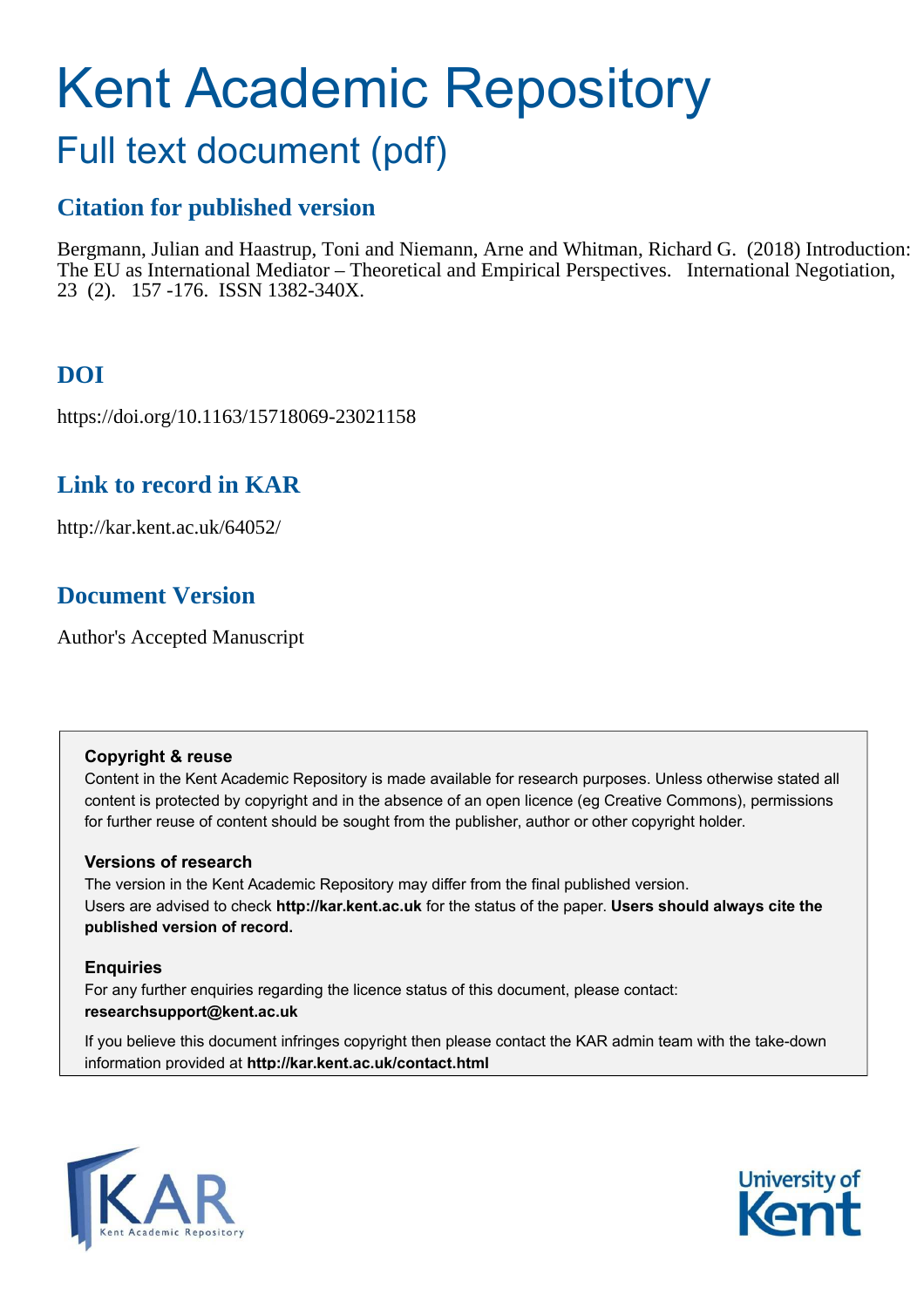#### **Introduction:**

#### **The EU as International Mediator - Theoretical and Empirical Perspectives**

#### **Introduction**

Since the beginning of the 2000s, we have been witnessing the European Union's (EU) increased direct support for peace negotiations in a variety of inter- and intra-state conflicts and across different regions in its near and far abroad. The EU has established a track record of direct mediation engagement in a number of international conflicts, in particular, in its Eastern neighborhood (Bergmann and Niemann 2015: 971-72). In addition to its involvement as a direct lead or co-mediator in peace negotiations, the EU has also supported peace processes by providing information and communication channels to conflict parties, facilitating dialogue between opposing political parties in post-election crises or enabling and promoting mediation efforts of other international actors (Gündüz and Herbolzheimer 2010).

The introduction of the Concept on Strengthening EU Mediation and Dialogue Capacities in 2009 demonstrated the EU's aspiration to increase and systematize its capacities in mediation and sharpen its profile as an international mediator (Council of the EU 2009). The Concept is the first EU document dealing exclusively with the EU's role as a mediator in international conflicts and constitutes the main reference point for EU mediation activities.  $\frac{1}{10}$  lays out five guiding principles of EU mediation: (a) policy coherence (mediation efforts shall be conducted in line with the broader context of EU foreign policy objectives), (b) comprehensiveness (referring to consistent coordination between mediation efforts and other EU foreign policy activities such as ESDP  $\frac{1}{100}$  in the same kind of conflict), (c) careful assessment of risks before becoming involved in ediation process, (d) complementarity with basic principles of transitional justice and human

**Commented [A1]:** To save some words, we decided to cut this out as the Concept is also discussed at length by several contributions to the Special Issue.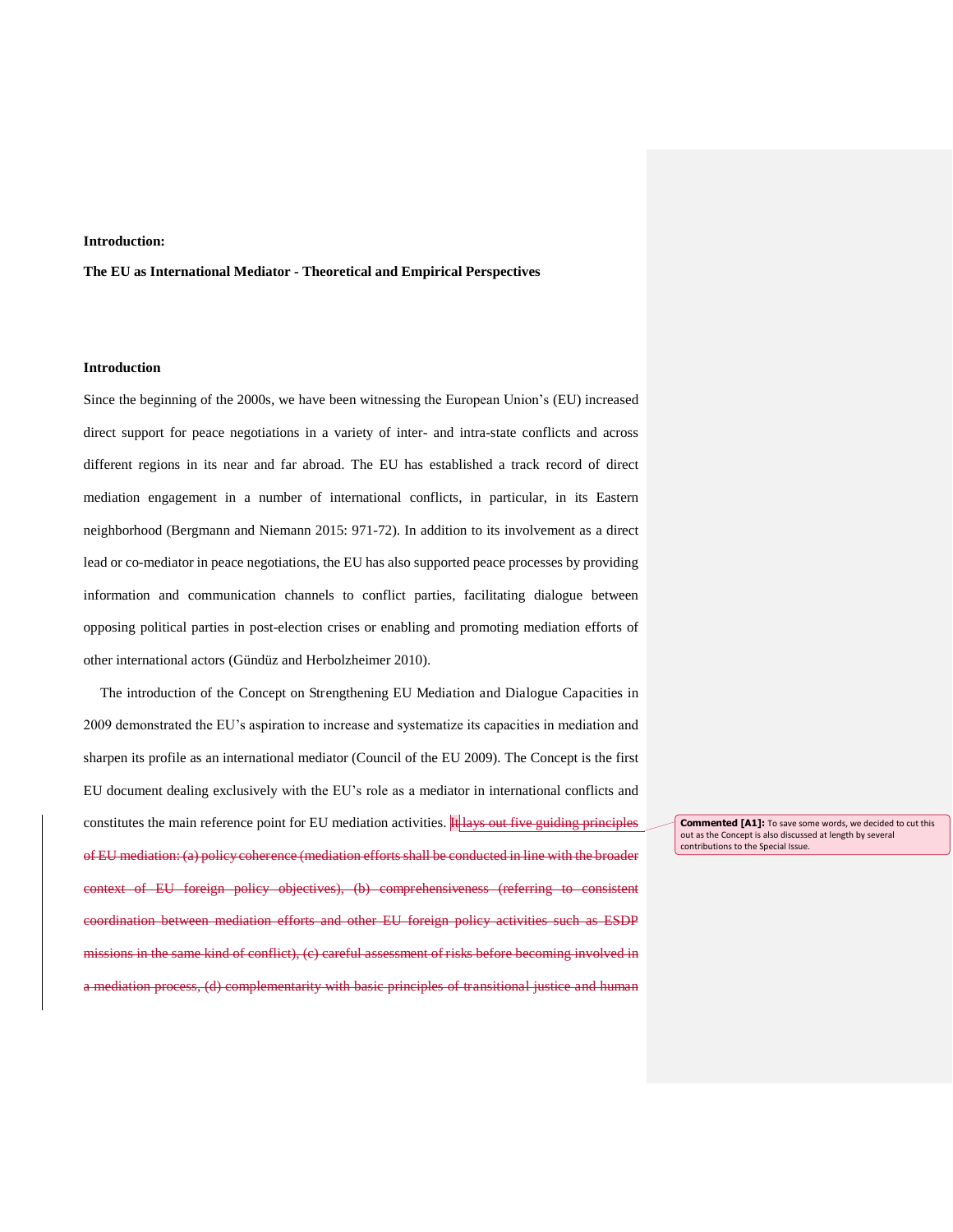wom*en's equal and full participation* in the prevention and resolution of conflicts, including mediation processes (Council of the European Union 2009: 6–9). The Concept does not place mediation within one specific policy field of EU external relations, emphasizing its cross-sectoral nature involving both 'CFSP/ESDP and Community instruments'; it thus provides the opportunity to apply mediation to all phases of a conflict (Council of the European Union 2009: 4).

The European Union Global Strategy for Foreign and Security Policy adopted in June 2016 further emphasizes the importance of mediation as an instrument to prevent and settle violent conflicts (European Union 2016: 29-31). The Global Strategy acknowledges that mediation is an important component of the EU's toolbox to address violent conflicts and situations of fragility. Institutional innovations such as the establishment of a Mediation Support Team within the European External Action Service (EEAS) in 2012 and, the creation of a European Parliamentary Support Service within the European Parliament's bureaucracy and the establishment of the European Institute of Peace in 2014 all underline the significance that is assigned to mediation in the EU's foreign policy discourse and practice.

Despite these developments, the academic literature has not kept pace with the overall increase of the EU's significance as an international mediator. Both the literature on EU foreign policy and that on international mediation contain few systematic and conceptually-oriented explorations and empirical assessments of the EU's efforts to mediate in conflicts. One reason for this is that both bodies of literature still rarely speak to each other (exceptions include: Bergmann and Niemann 2015; Brandenburg 2017). The existing literature on EU mediation activities is nascent and can be divided into two strands. First, there are some studies that investigate the principles, concepts and policies that guide and underlie the EU's involvement as mediator in conflicts (Davis 2014; Friis 2007; Girke 2015). Second, there are a few single-case studies that focus more explicitly on the **Commented [A2]:** Response to a comment made by the reviewer on the European Institute of Peace..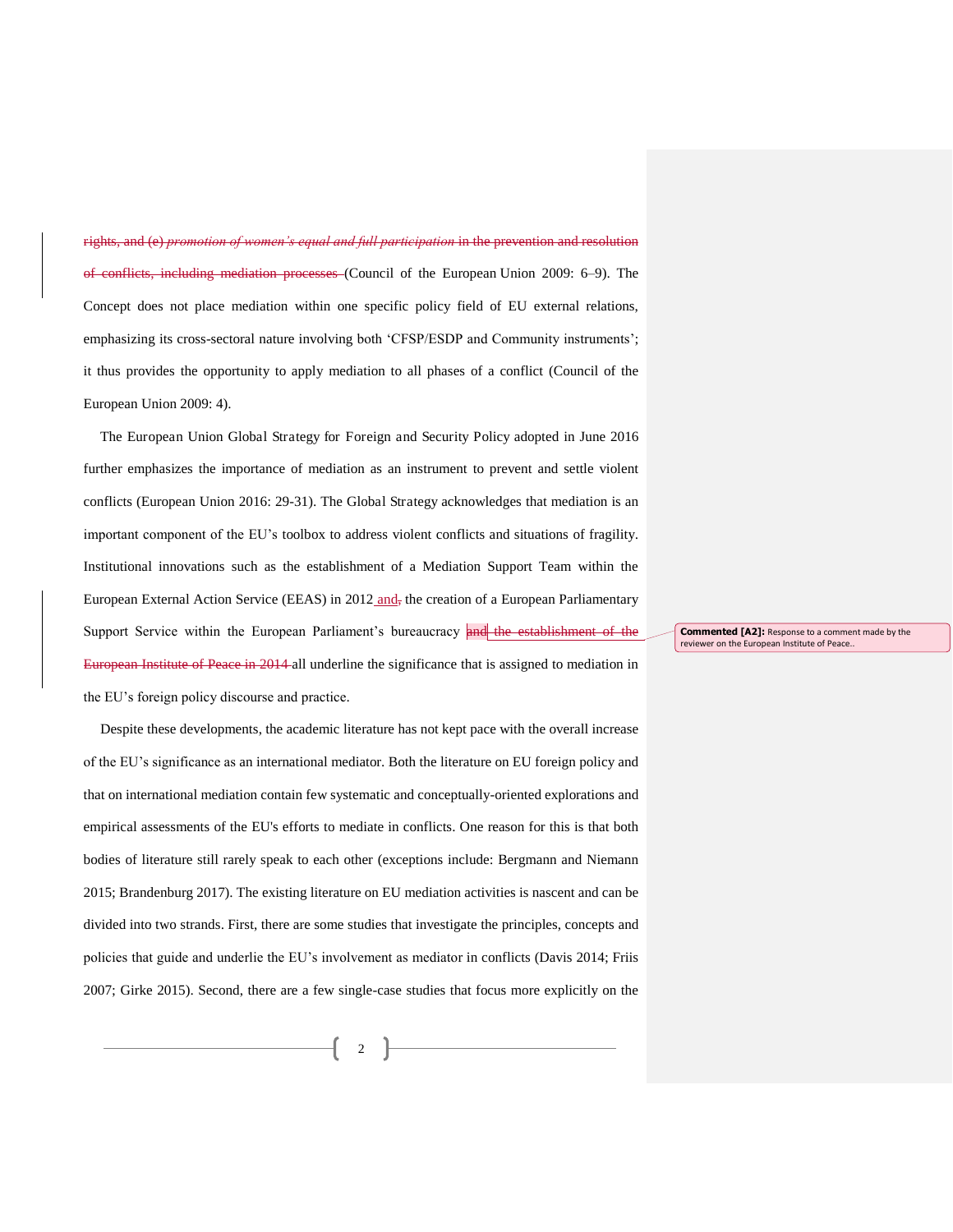EU's influence and effectiveness as mediator on peace negotiations and conflict dynamics (Brandenburg 2017; Bieber 2015; Forsberg and Seppo 2010; Grono 2010).

Yet, some of these studies only provide rudimentary analytical frameworks and do not substantially contribute to systematization of knowledge and theory-building. In addition, there is a lack of comparative work that analyses EU mediation involvement across cases (exception is Bergmann 2017). Presently, we know very little about the EU's different mediator roles. And further, the extent to which the five types of EU mediation involvement, identified in the 2009 Concept (conducting, promoting, leveraging, supporting, and funding mediation), are reflected by empirical 'reality'. There is a little research on the interplay between mediation and other types of EU conflict management activity (Whitman and Wolff 2012). Consequently, we know little about how EU mediation potentially adds up to the EU's effectiveness as a peacemaker in international politics (cf. Blockmans 2014; Ginsberg 2001; Ginsberg and Penksa 2012; Gross and Juncos 2010).

The goal of this special issue is to make a  $s$ ignificant contribution to the nascent literature on EU mediation and shed light on an insufficiently explored and under-theorized facet of EU foreign policy. Most importantly, it seeks to improve our conceptual and empirical understanding of the European Union's role(s) as a mediator in peace negotiations, which may also lead us to identify potential avenues for further research on this topic.

The remainder of this introductory article is structured as follows: first, we further unpack the concept of mediation and offer a definition of EU mediation practice that allows for a comprehensive assessment of the EU's roles and activities in international mediation. Second, we define the scope of this collection and identify three research questions that guide the different contributions to this special issue. Third, we propose tentative building blocks for a framework to analyse EU mediation activities, structured along three key concepts: (a) mediator motivation, describing the different possible motives for the EU to become involved in international mediation;

**Commented [A3]:** Response to a suggestion made by the reviewer to tone down a bit the claim concerning our contribution to the literature.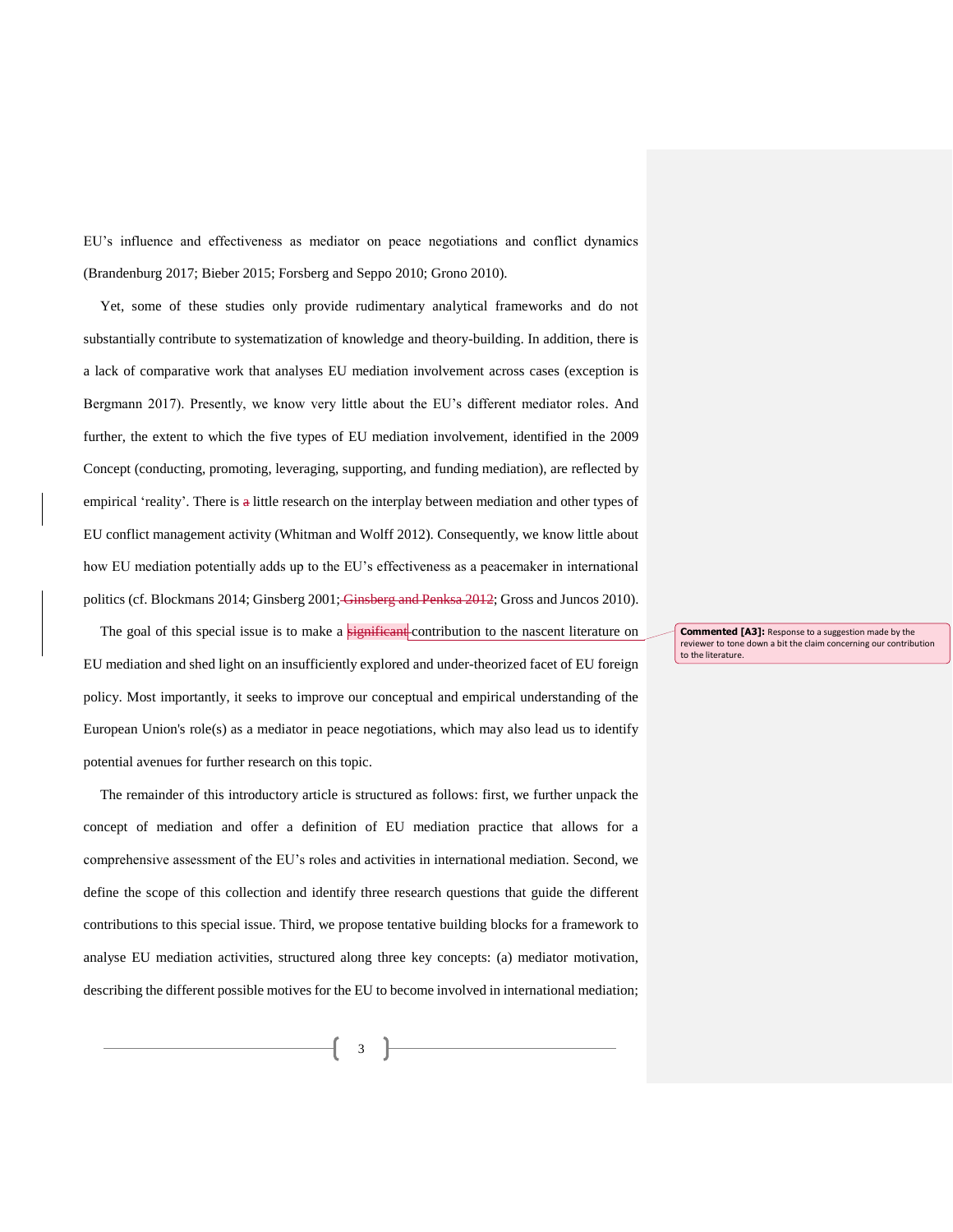(b) mediation roles, referring both to the type of mediator arrangement under which the EU is involved in a mediation effort and the strategy and tactics the EU is applying as mediator; and (c) mediation effectiveness, referring to different standards of evaluation for EU mediation involvement. Finally, we provide an overview of the contributions to this special issue and specify how the different papers address the main research questions of this collection.

#### **Defining EU mediation practice**

Mediation is an instrument of conflict management that can be applied to a wide variety of conflict types, ranging from divorce situations, to labor management negotiations to violent conflicts within and between states (Greig and Diehl 2012: 2). Here, the term "international mediation" describes mediation efforts in which either the mediator or one of the conflict parties is of different nationality in comparison to the other parties involved in the mediation process (in contrast, mediation between and through actors that all share the same nationality would not be regarded as international mediation). In international politics, mediation is not a new phenomenon and its use to settle conflicts dates back to the history of ancient Greece and Rome (Eckstein 1988, 2002).

In both violent and non-violent conflicts, mediation is considered an important instrument of international peacemaking (Wallensteen and Svensson 2014: 315). The latest version of the International Conflict Management Dataset, the most frequently used database in mediation research developed by Jacob Bercovitch and colleagues (Bercovitch et al. 1991; Bercovitch and Fretter 2007), identifies 2632 individual mediation attempts across 333 different conflicts in the period between 1945 and 1999. The majority of these attempts have been made in intrastate conflicts (71,47%) compared to a lesser number of efforts in interstate conflicts (28,53%). As Greig and Diehl (2012: 32–33) demonstrate, the 1990s have seen more mediation attempts than in the

> $\mathcal{L}$ 4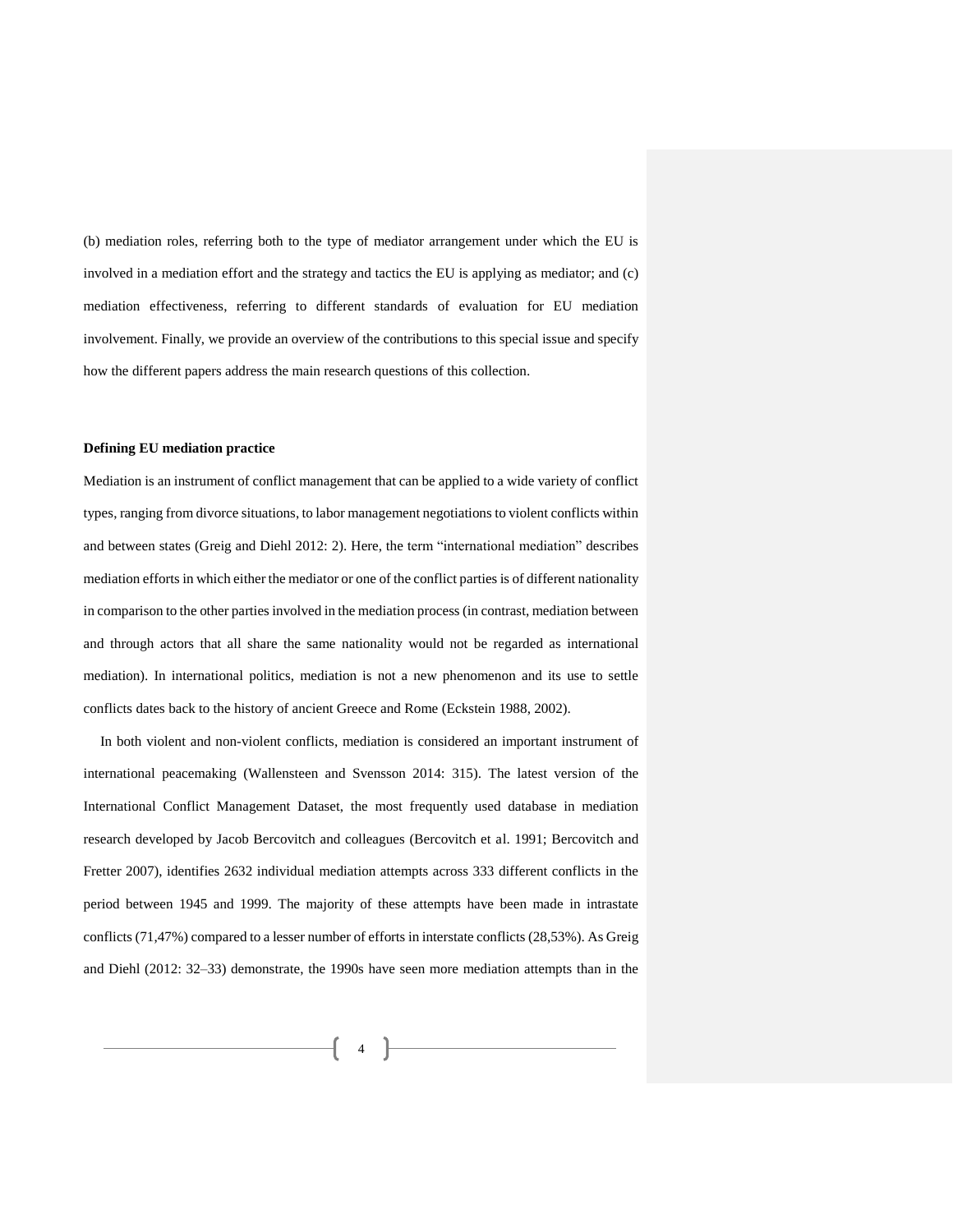entire Cold War period (1945-1989), and according to Wallensteen and Svensson (2014: 317), 'this trend seems to remain'. 1

Given the variety of contexts in which mediation can be applied, it is unsurprising that one finds a wide range of definitions and conceptualisations of mediation employed both in mediation research and practice. In academic scholarship, definitions differ mostly with regard to (1) distinct features of mediation in comparison to other conflict management tools, (2) the role and behavior of the mediator, and (3) the overall goal of mediation. For instance, Oran R. Young adopts a broad definition of mediation as referring to any action by a third party 'to reduce or remove one or more of the problems of the bargaining relationship' (Young 1967: 34).

'any action taken by an actor that is not a direct party to the crisis, that is designed to reduce or remove or more of the problems of the bargaining relationship, and therefore to facilitate the termination of the crisis itself' (Young 1967: 34).

Young's conceptualisation of mediation appears to encompass all third-party intervention making it less useful to specify the EU's new mediation role in peace processes. Others perceive the neutrality or impartiality of the third party intermediary as the key characteristic of mediation (Folberg and Taylor 1984: 7) thus focusing on the particular mediation style. Overall, most definitions of mediation share the following: the characteristic of third-party involvement in the management of a conflict; an emphasis on the voluntary and non-violent nature of mediation and the non-binding character of mediation outcomes. These features are well summarized in the most prominent scholarly definition of mediation by Bercovitch and colleagues (Bercovitch et al. 1991: 8) who understand mediation as a

5

l

<sup>&</sup>lt;sup>1</sup> See also Themner and Wallensteen (2013: 7-8) and Bergmann (2014: 237-41).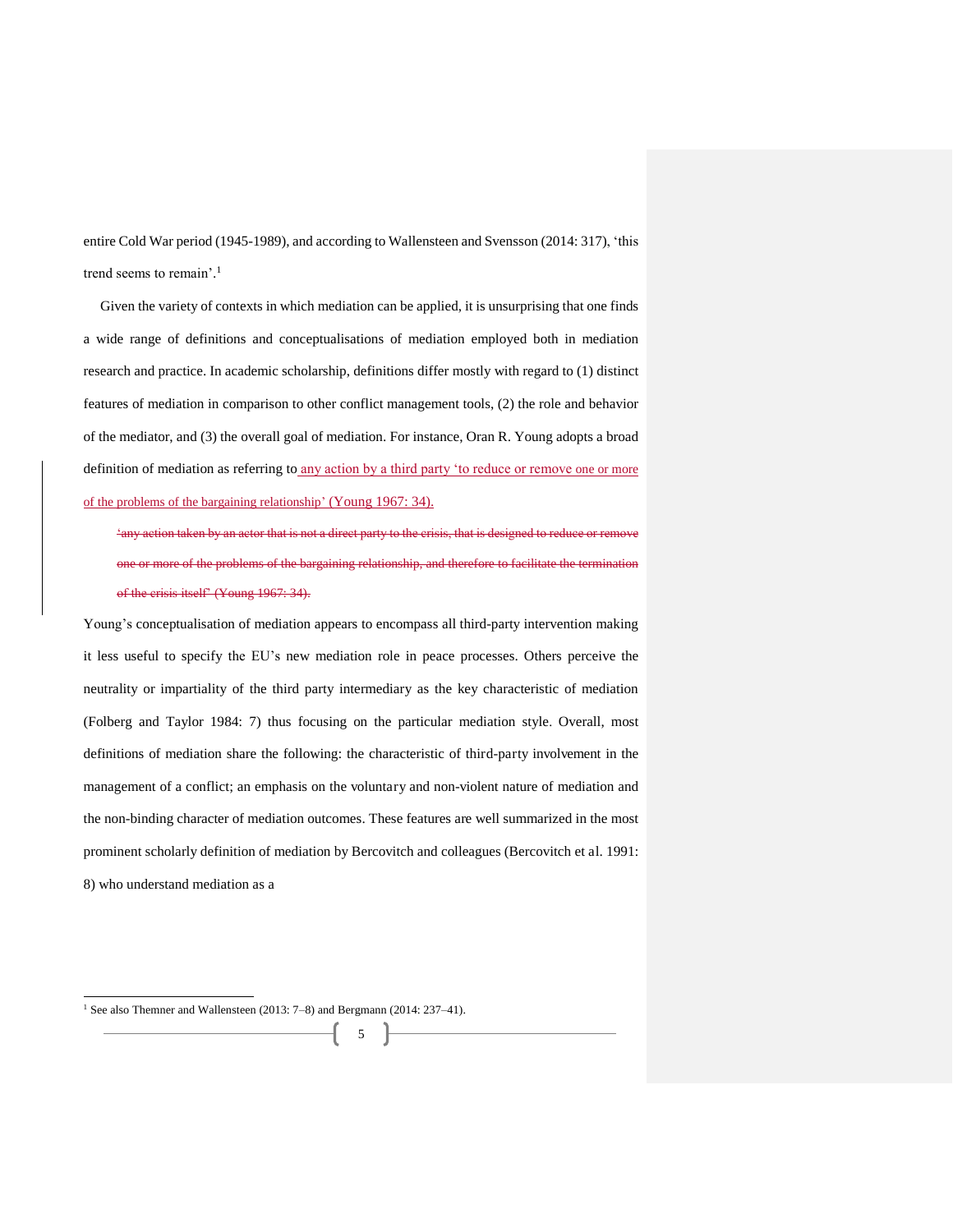'process of conflict management where disputants seek the assistance of, or accept an offer of help from, an individual, group, state or organization to settle their conflict or resolve their differences without resorting to physical force or invoking the authority of the law'.

The EU's definition formulated in the 2009 Concept is slightly broader in the way that it frames mediation as a tool of conflict transformation, but also more precise in defining the role of the mediator who 'is both involved in the process and substance of the negotiations by making suggestions and proposals' (Council of the European Union 2009: 2–3). Apart from taking up the role of a mediator in peace negotiations, the Concept specifies four more indirect types of mediation involvement, differentiating between promoting, leveraging, supporting, and funding mediation (Council of the European Union 2009: 6). As Haastrup et al. (2014: 3) note, the EU's conceptualization of mediation is deliberately broad precisely because it allows for the deployment of mediation at all stages in the conflict cycle.

How to best conceptualize EU mediation practice for this special issue's purpose of mapping the field of the EU's involvement in international mediation? To be able to fully understand the EU's role in international mediation, we argue for taking into account both the EU's role as lead or co-mediator in peace negotiations and more indirect forms of mediation involvement as specified in the 2009 Concept. Thus, we propose to differentiate between two types of EU mediation practice: EU mediation and EU mediation support.

In this issue we utilize the definition of Bergmann and Niemann (2015: 959) who refer to EU mediation as 'as any efforts by single or collective actors representing the Union to assist negotiations between conflict parties and to help them bringing about a settlement to their conflict'. This definition is suitable for the purpose of the special issue for two reasons. First, it further specifies the actor dimension of EU mediation efforts. As Girke (2015: 513) rightly points out, no

> $\left($ 6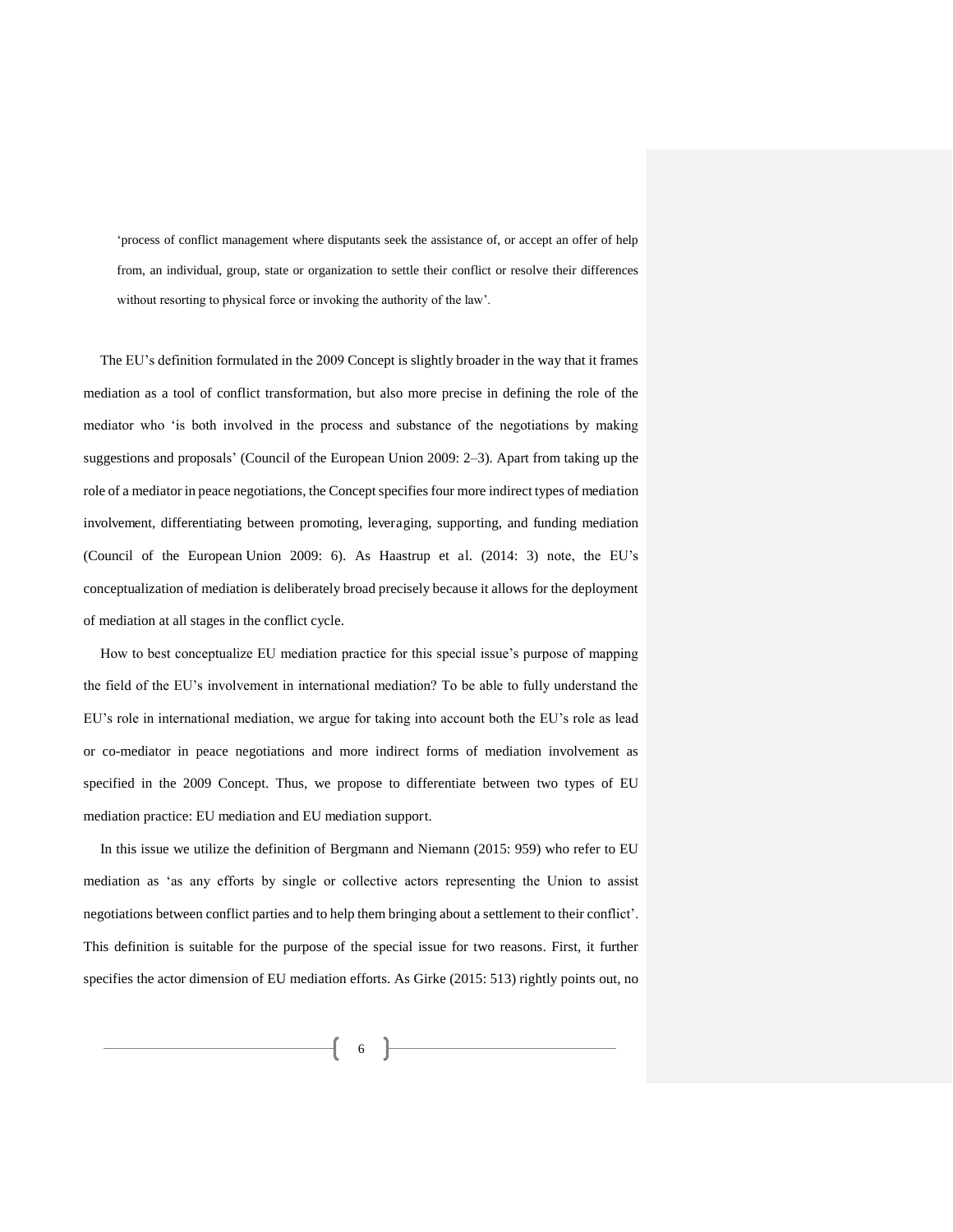formal mandating procedure for mediation has been established in the EU's foreign policy system which implies that mediation can be applied by a range of different actors at various levels of EU foreign policy, including the High Representative, EU Special Representatives, Heads of EU delegations and CSDP personnel, the Council Presidency, and Members of the European Parliament (cf. Davis 2014: 97). The important point is that these actors act in their capacity of representatives of the Union. Second, it limits the focus to the EU's involvement in negotiations, which, in turn, implies that efforts of shuttle diplomacy and good offices – conflict management instruments that do not necessitate that conflict parties de facto negotiate with each other – would rather be considered as mediation support activities.

EU mediation support, in contrast, refers to all EU activities that aim to support mediation efforts by other third parties, be it states, international and regional organisations or non-state actors. More specifically, the Concept on Strengthening EU Mediation and Dialogue Capacities identifies three measures that correspond with our conceptualisation of mediation support: (1) funding mediation processes led by other third parties; (2) leveraging mediation efforts by providing diplomatic support and/or economic incentives for compromise solutions and supporting the implementation of agreements through a variety of CFSP/CSDP and Community instruments; and (3) supporting mediation, referring to the contribution to capacity building and training as well as the provision of expertise to mediators and conflict parties (Council of the European Union  $2009:6$ <sup>2</sup>

In sum, we propose to adopt a broad understanding of EU mediation practice that captures the wide variety of activities the EU is conducting in the field of mediation. This approach allows us to systematically map the field of EU mediation practice and cover a range of aspects and facets of

j

<sup>&</sup>lt;sup>2</sup> In addition, the Concept identifies promoting mediation as fourth type of mediation involvement, which refers to the more general commitment to promote the use of mediation as a non-violent conflict management instrument.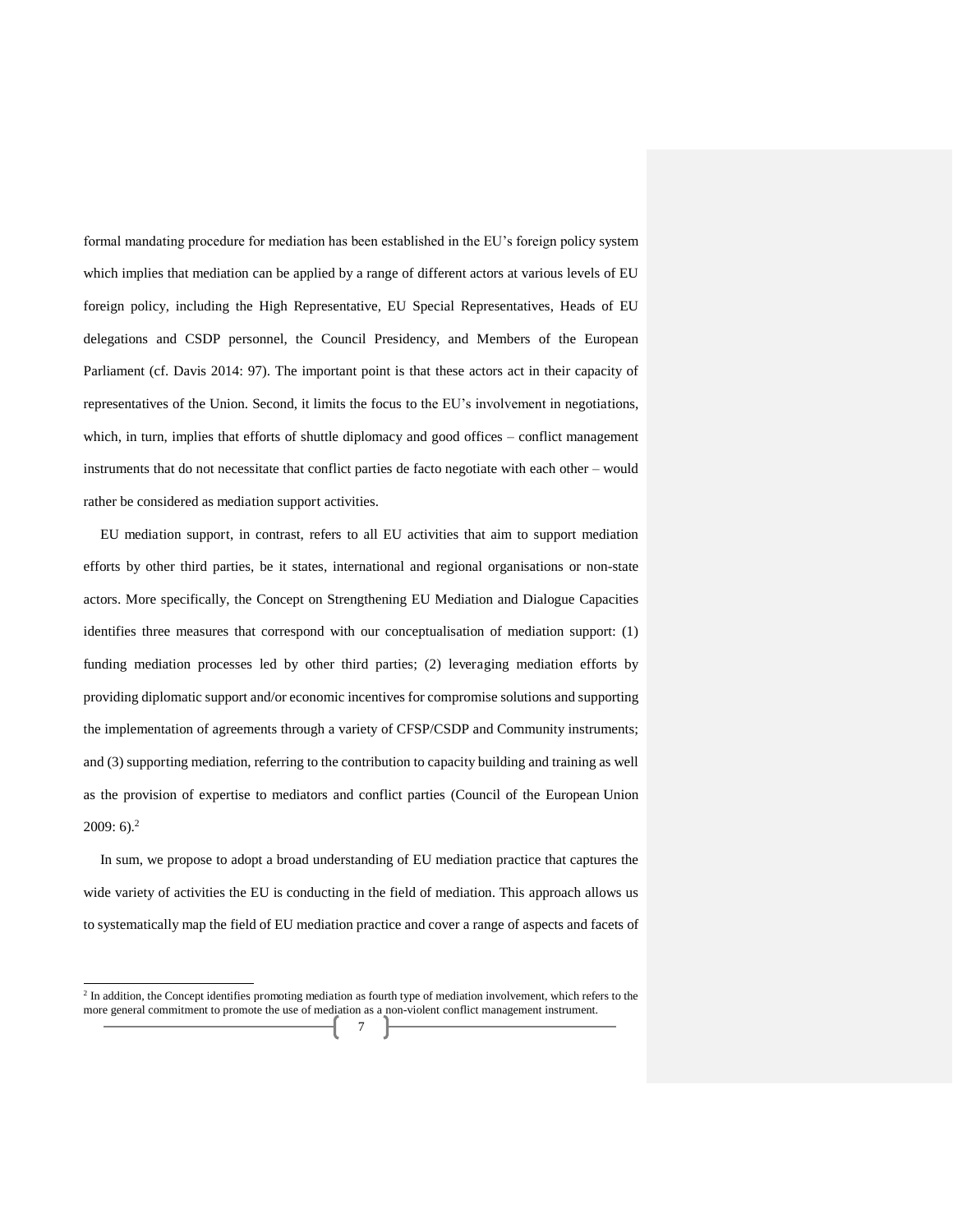EU mediation practice that have not yet been sufficiently explored. In the next sections, we discuss the EU's institutional architecture for mediation and mediation support, before outlining the research questions that guide this special issue.

#### **The EU's institutional architecture for mediation activities**

The institutional architecture in support of EU mediation activities primarily builds on CFSP/CSDP actors, but also assigns a role to the European Commission (Council of the European Union 2009: 4-5). Within the CFSP structures, the PSC is the most important organ when it comes to defining the mandates of EU mediators and controlling the strategic direction of mediation efforts (Treaty on European Union, Art. 38, 43). It is in the PSC where member states are regularly updated about EU mediation efforts carried out by the High Representative, EU Special Representatives or other EU actors and discuss and decide on the mandates of EU mediators (Council of the European Union 2009: 4). While the PSC is subordinate to COREPER II in terms of preparing FAC's meetings, decisions and positions taken by the PSC are usually not changed by COREPER II (Keukeleire and Delreux 2014: 69).

Concerning the conduct of EU mediation, the High Representative (HR) /Vice-President of the Commission, the European Special Representatives as well as the EEAS and EU delegations have been at the "front line" of mediation activities. The three High Representatives of the EU's foreign policy to date – Javier Solana, Catherine Ashton and Federica Mogherini – have been personally involved and led a number of prominent EU mediation efforts. During his term of office, HR Solana played a key role in brokering the Ohrid Framework Agreement between the Macedonian government and the Albanian opposition; mediated the Belgrade Agreement between Serbia and Montenegro on the formation of a state union, and was involved in the multilateral effort to broker

8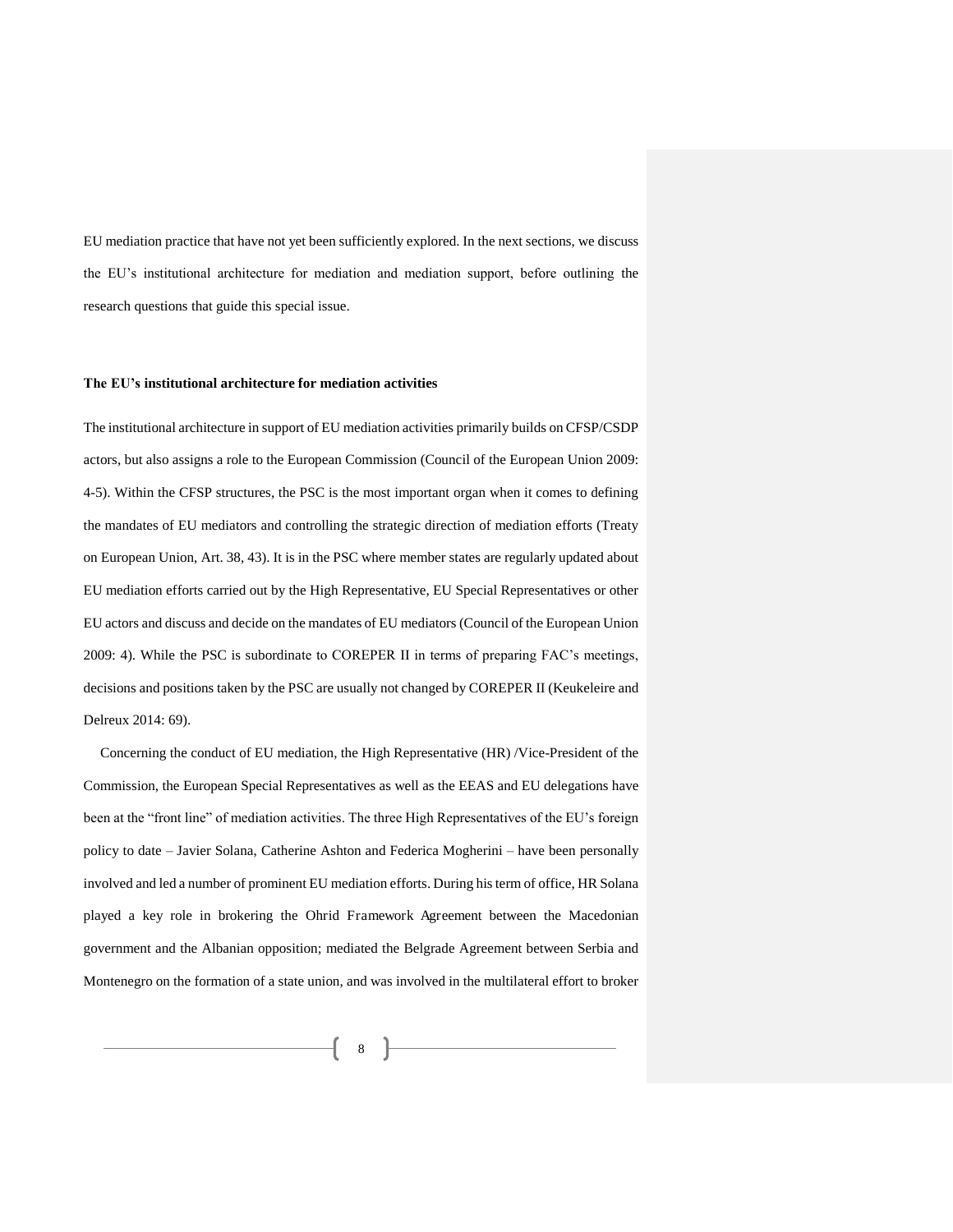an agreement between the Ukrainian government and opposition to re-run the run-off elections between Viktor Yanukovych and Viktor Yushchenko (Ilievski and Taleski 2010; Bergmann 2017; Pifer 2007). Solana's successor, Baroness Catherine Ashton, invested a lot of personal effort in leading the high-level talks between the Prime Ministers of Serbia and Kosovo in the framework of the Belgrade-Pristina dialogue (Bergman and Niemann 2015: 965). In addition, HR Ashton lead the EU's diplomatic efforts to find a solution to the political crisis in Egypt in the aftermath of the Arab Spring (see Pinfari in this issue). HR Federica Mogherini, who succeeded Ashton in 2014, continued the efforts to mediate in the high-level dialogue between Kosovo and Serbia and was on the frontline of the EU's efforts to broker the Joint Comprehensive Plan for Action on Iran's nuclear programme (Sauer 2015: 107–16).

While the High Representatives have been the leading figures in high-level mediation efforts, EU Special Representatives (EUSRs) are the main EU institutional actors involved in mediation activities at all different levels. EUSRs are important players in the day-to-day conduct of EU foreign policy with a broad range of responsibilities in the field of conflict prevention and crisis management. As Adebahr (2012: 165) puts it,

'in terms of crisis management, there is hardly anything EUSRs do not do, stretching from classic diplomatic activities (like regional and multilateral collaboration, the supervision of human rights and the rule of law, as well as public diplomacy) to active engagement in conflict resolution (including through participation in peace negotiations, supervision of the implementation of international agreements, institution-building and security sector reform)' (Adebahr 2012: 165).

The 2009 Concept thus strongly emphasizes the EUSRs' significance as providers of a number of mediation- and dialogue-related tasks (Council of the European Union 2009: 5). As several

9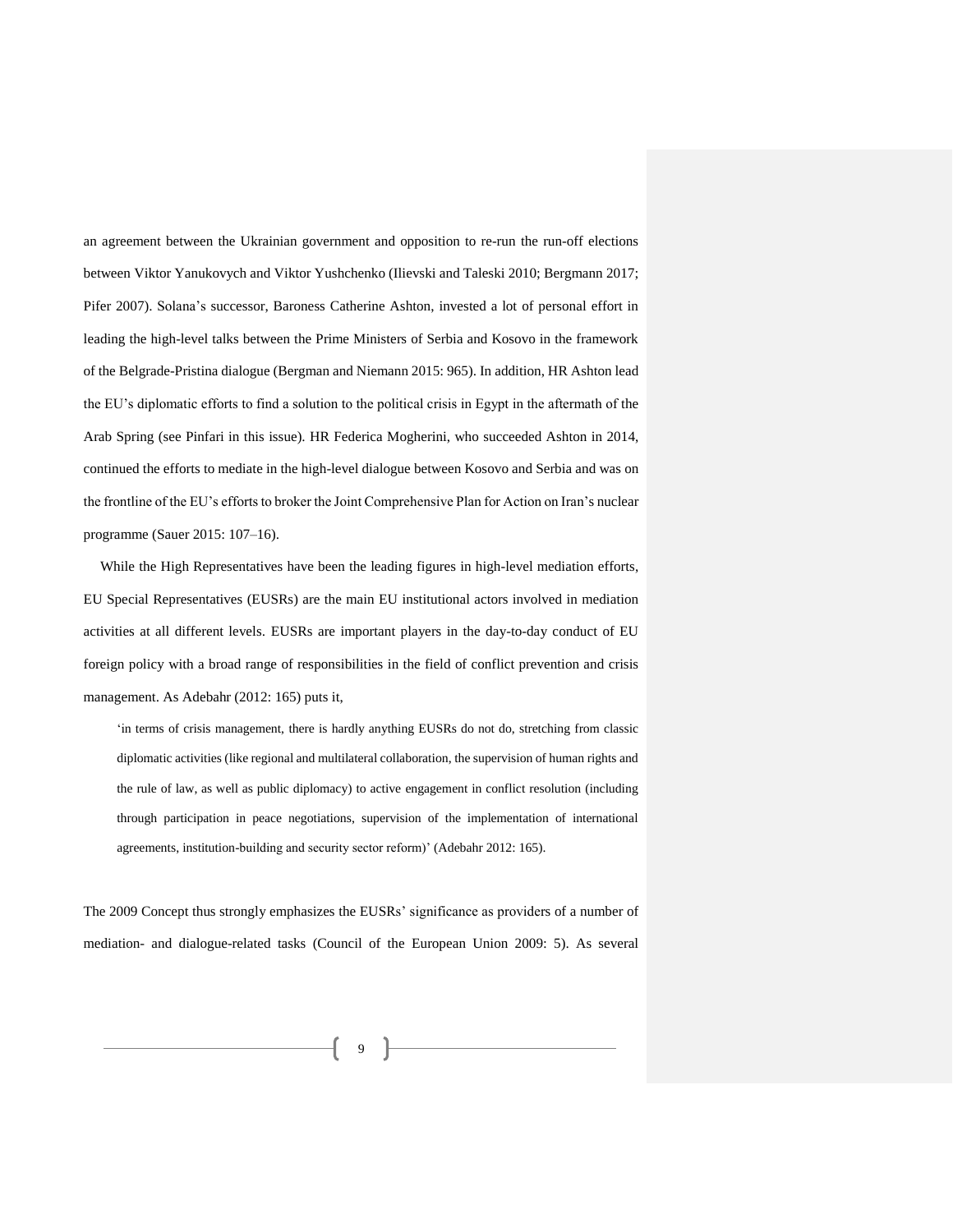contributions to this special issue demonstrate, EUSRs for specific crisis regions and conflicts are the main EU instrument for mediation activities (see Davis, Pinfari, Elgström et al. in this volume).

In the EEAS's headquarters in Brussels, the Division on Prevention of Conflicts, Rule of Law/SSR, Integrated Approach, Stabilisation and Mediation (PRISM) - formerly known as the K2 Division on Conflict Prevention, Peace-building and Mediation Instruments – is the most important body related to EU mediation policy. The division is responsible for policy development on issues 'such as the monitoring of potential crisis situations, mediation, and deployment of mediators or observers on the ground in potential conflict zones' (Middleton et al. 2011: 16). In particular, the Mediation Support Team (MST) created in 2011 within the K2 division developed into a key supporting and coordinating body in the field of mediation (cf. Brandenburg 2017: 7). While the MST itself is not engaged as third-party mediator in violent conflicts, it has offered a series of coaching and training activities for EEAS (and EU delegations staff and thus serves as an important "in-house" provider of mediation expertise and knowledge. In addition, it has provided operational support to EU actors engaged in mediation efforts and has started to develop a cooperation network with other international public and private actors, in particular with the United Nations Mediation Support Unit (European External Action Service 2013; Sherriff and Hauck 2012).

In addition to CFSP bodies, the European Commission has been a key driver of the development and institutionalization of EU conflict prevention policy, which constitutes the overarching framework of the EU's approach to mediation (Stewart 2008). EU mediation may also involve Community instruments and actors in cases where EU mediation efforts are linked with other areas of EU foreign policy such as development or enlargement policy (Keukeleire and Delreux 2014: 61–63). One example is the close involvement of European Commission officials in the EU's mediation team in the Belgrade-Pristina dialogue (Bergmann 2017: 199-200). Moreover, the key mechanism to fund EU mediation support activities is the Instrument contributing to Stability and

 $\begin{array}{c|c} \hline \end{array}$  10  $\begin{array}{c} \hline \end{array}$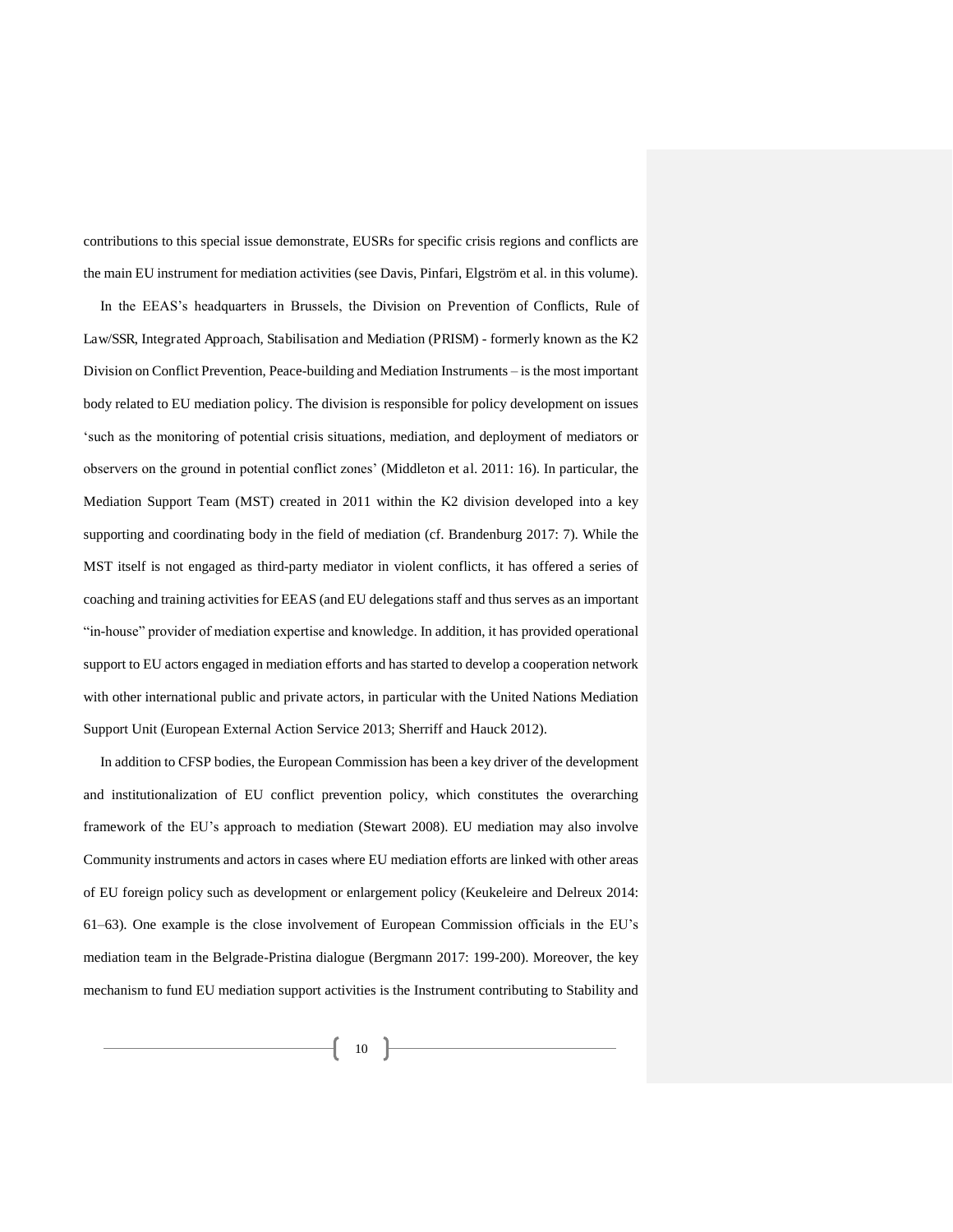Peace (IcSP), formerly Instrument for Stability (IfS), a community instrument funded under Heading IV of the EU's budget. IcSP funds are managed and overseen by the Service for Foreign Policy Instruments, a Commission body under the authority of the High Representative for the Union's Common Foreign and Security Policy/ Vice-President of the Commission. For the period between 2014 and 2017, for example,  $\epsilon$  25.5 million have been designated to finance measures in the field of confidence-building, mediation, dialogue and reconciliation (European Commission 2014). The most prominent IcSP activity in relation to EU mediation activities is the European Resources for Mediation Support (ERMES) project that has established a rapid-response network to deploy mediators and conflict prevention experts to acute crisis situations and provided third parties with training and coaching in mediation skills (European Commission 2016).

The EU's institutional architecture for mediation activities thus involves a number of institutions and actors at various levels within the EU's foreign policy system. The EU's institutional architecture for mediation comprising both CFSP actors and Community instruments mirrors the cross-cutting character of mediation as an instrument at the intersection of CFSP and other EU external policies (Council of the European Union 2009: 4). As will be shown by several contributions to this special issue, EU mediation activities often involve ad hoc arrangements that span across policies and institutions, which makes coordination in mediation efforts a particular challenge (see Davis, Pinfari, in this special issue).

#### **Focus of the special issue and research questions**

This special issue seeks to improve our understanding of EU mediation, both empirically and conceptually. In empirical terms, it maps the field of EU mediation practice and provides a nuanced and empirically rich knowledge about EU mediation and mediation support in various conflict

 $11$   $\uparrow$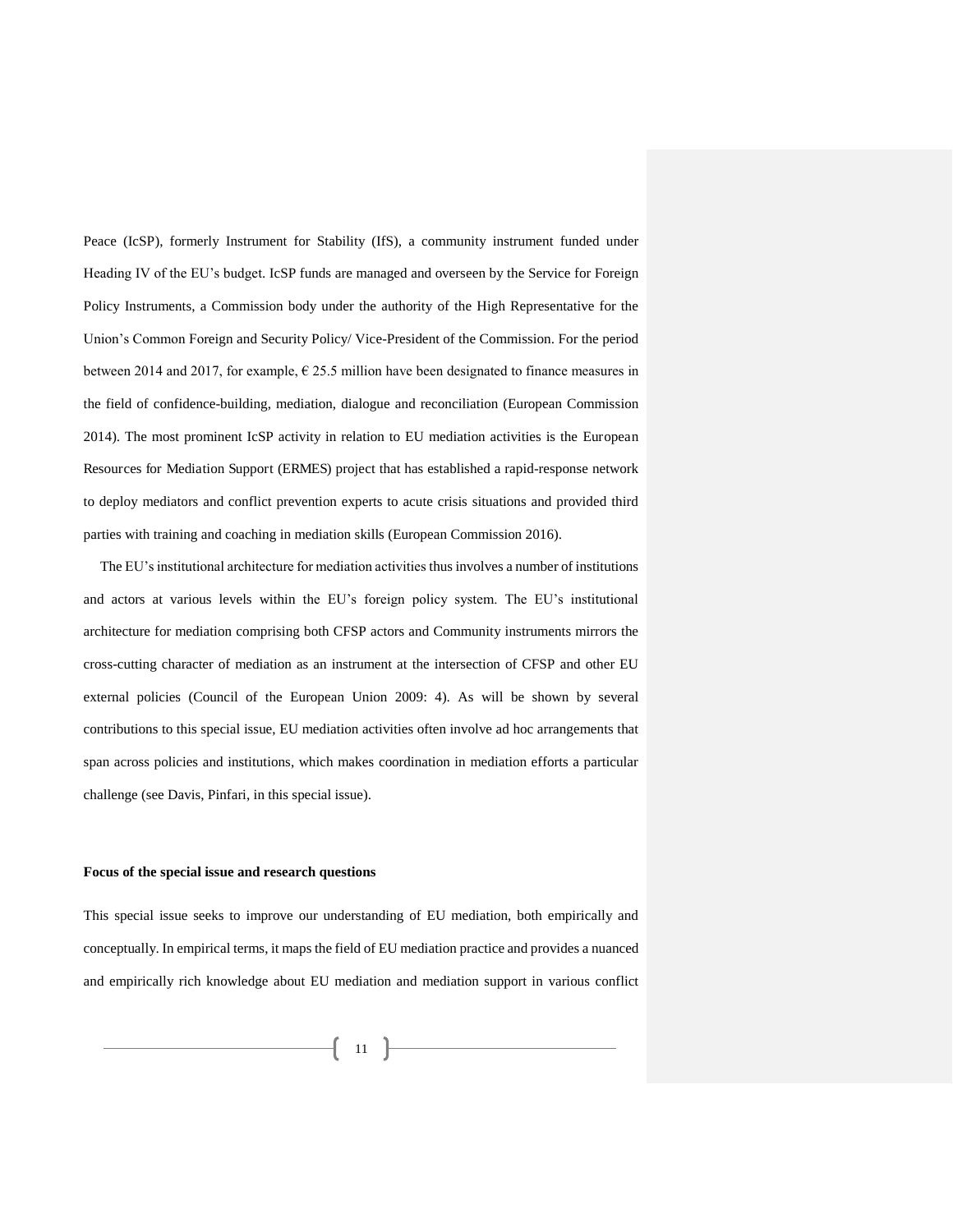regions. In conceptual terms, it seeks to identify and discuss suitable theoretical approaches and conceptual tools to analyse EU mediation practice and thereby to bridge the divide between Conflict and EU Foreign Policy Studies. The special issue, thus, addresses a significant research gap in the academic literature on international mediation and aims to contribute to a more systematic research into this field of EU foreign policy.

The contributions to this special issue address three research questions:

- 1) What are the motivations and institutional drivers of EU engagement in international mediation?
- 2) How do the different roles and strategies the EU adopts shape its mediation practice?
- 3) To what extent is the EU effective in mediation and mediation support activities?

These three questions reflect the special issue's comprehensive approach to put an equal focus on the input, process and output dimension of EU mediation. The questions mirror the three major themes in international mediation: mediation onset, mediation process, and mediation outcomes (Hellman 2012; Wallensteen and Svensson 2014). Focusing on all three dimensions of mediation thus reflects this Special Issue's ambition to provide a comprehensive account of the EU's engagement as international mediator. Implicit to these three questions is the issue of institutional capacities of the EU. The Special Issue deals with this theme as a cross-cutting dimension with implications for the motivations/drivers, roles/strategies and effectiveness of EU mediation practices. In answering these questions, we aim to elaborate on both the theoretical and empirical implications for the EU's engagement as mediatorEU mediation.

While theseis list of questions certainly does not exhaust the possible aspects of EU mediation activities worthwhile to studying, theyit nevertheless points to important avenues and themes that allow us to 'dig deeper' into the field of EU mediation practice. The next section further elaborates on these themes in EU mediation studies.

**Commented [A4]:** Response to a question of the reviewer on why we focused on this specific set of research questions.

**Commented [A5]:** Response to the reviewer's suggestion to<br>reflect more explicitly the institutional dimension of EU mediation.

12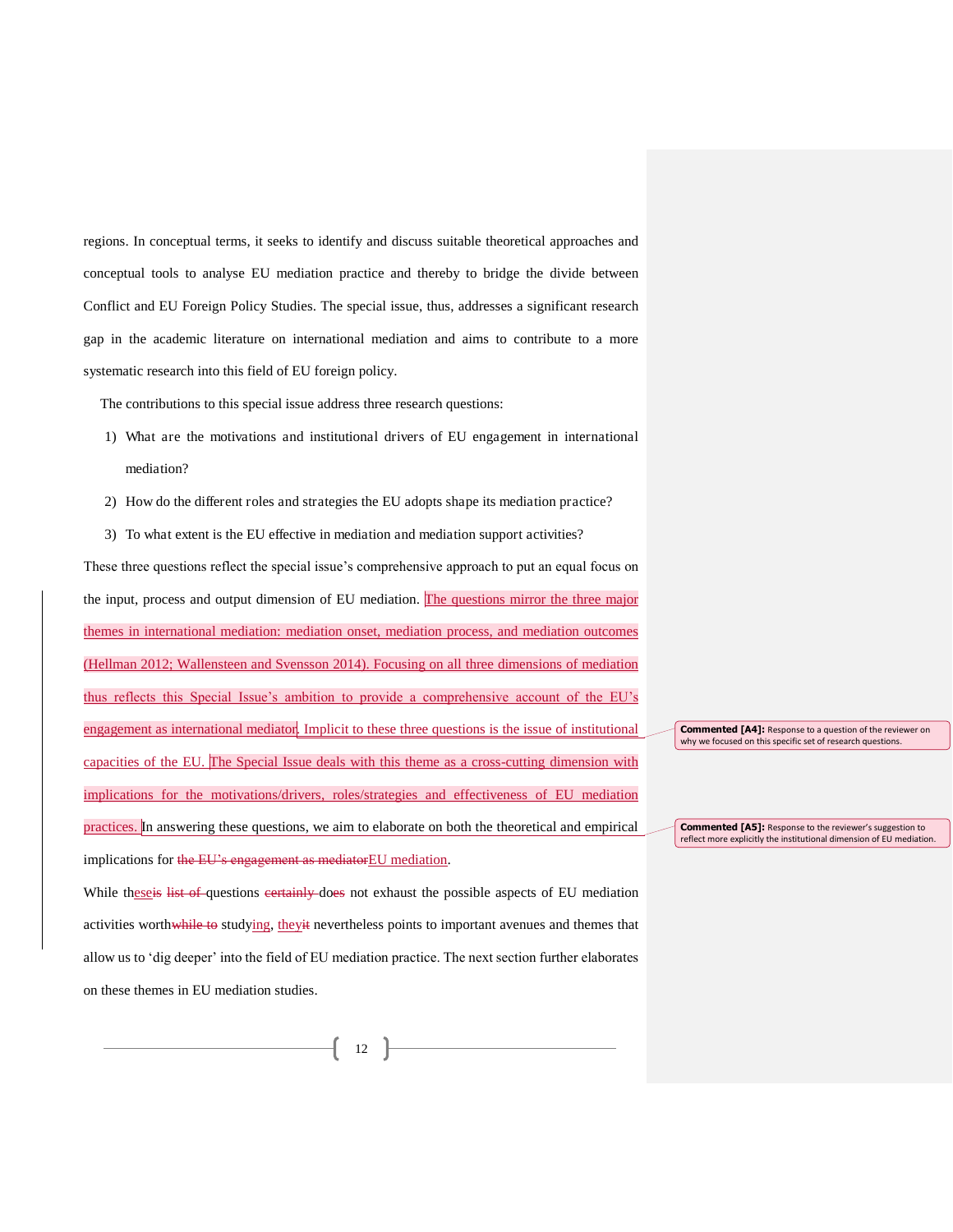#### **Avenues for studying EU mediation practice – themes and concepts**

The papers in this special issue are tied together through their common concern with the EU's involvement in international mediation, seeking to add to our conceptual and empirical understanding of EU mediation practice. Each paper reflects on at least one/some of the research questions identified above, putting individual emphasis on particular aspects of the topic. As we believe it will be more fruitful to allow contributing authors to make their own explorations of these issues, we do not recommend or prescribe a specific conceptual framework. Nevertheless, we discuss some potential avenues for addressing the questions and themes identified above, which could finally lead towards some building blocks of a conceptual framework for studying EU mediation practice at a later stage.

#### (1) Drivers of EU mediation

Both mediation research and EU foreign policy studies provide some useful points of departure to address the issue of the EU's motivation to become engaged in mediation activities. In the mediation literature, the question of mediator motivation in general is relatively under-explored, but there are some works which at least partially touch upon it (Beardsley 2011: 22–25; Bercovitch 2009: 345–46; Greig and Diehl 2012: 78–90; Touval 2003; Touval and Zartman 1985: 8–10). As Touval and Zartman (1985) point out, mediators are usually driven both by a desire to contribute to the peaceful settlement of a conflict at an abstract level and to influence the concrete substance of a mediated agreement in a way that it serves their own interests.

The desire to make a positive contribution to the preservation or restoration of peace is certainly one potential motive for mediators and can also be linked to specific humanitarian concerns (Greig and Diehl 2012: 79). International and regional organizations could also be particularly intrinsically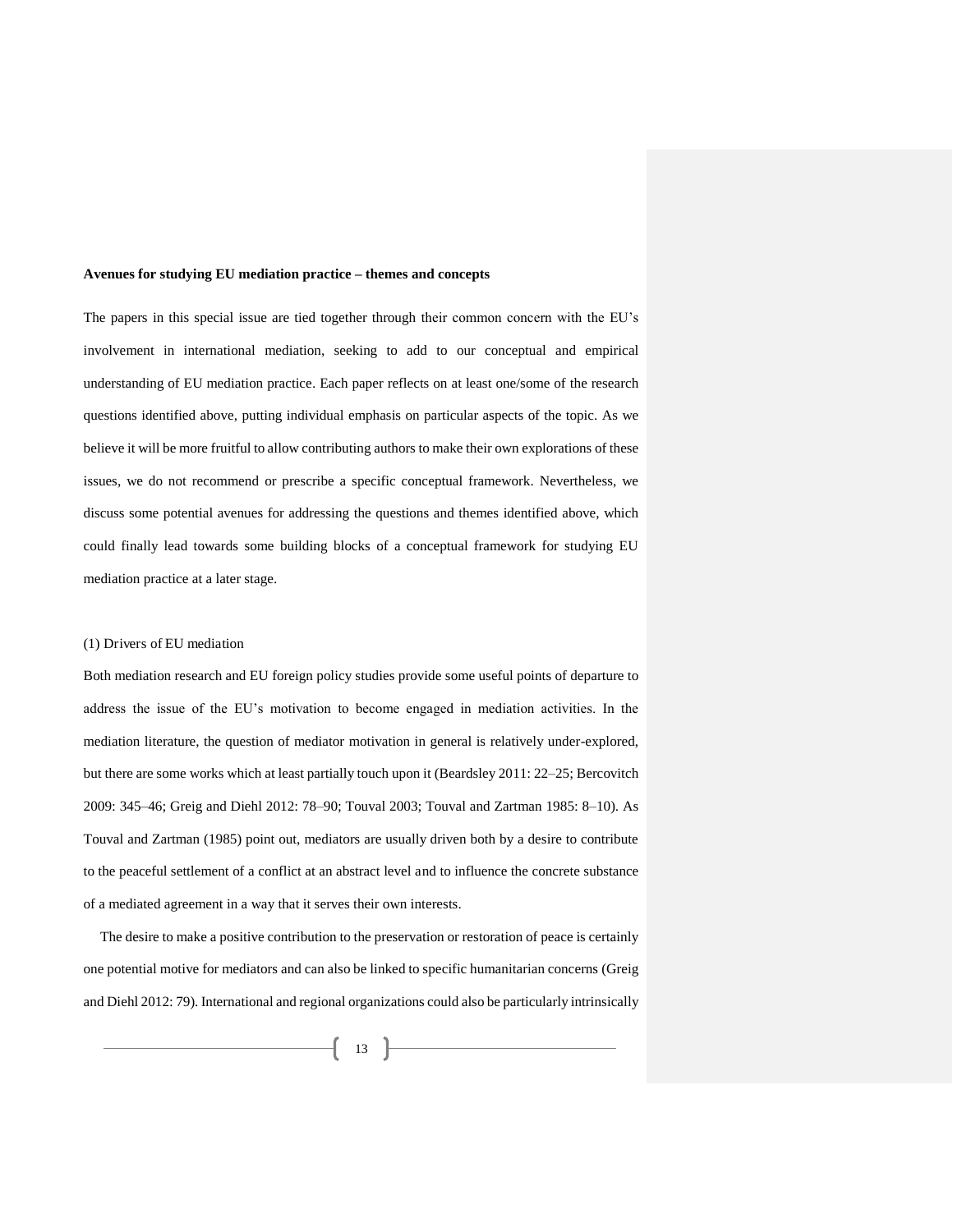motivated to mediate due to their specific organizational mandate to maintain peace and security between their member states (Greig and Diehl 2012: 90). Concerning the EU's intrinsic motivation for mediation engagement, one could also make connections to the literatures on Normative Power Europe (Manners 2002; Whitman 2011) and/or Civilian Power Europe (Bull 1982; Smith 2004) as well as to research on the EU's stance towards the Responsibility to Protect (Franco et al. 2015).

Concerning the advancement of self-interest, there are many different possible motives, ranging from security interests to economic and trade interests as well as to the quest for international reputation. In addition, mediators are also very rarely indifferent concerning the concrete terms of agreement:

'Mediators are likely to seek terms that will increase the prospects of stability and deny their rivals opportunities for intervention. They may also wish to ensure that the terms of a settlement will enable them to continue "to have a say" in relations between the adversaries' (Touval and Zartman 1985: 9).

Depending on the constellation of actors involved, there may be a mix of motives for the EU to become engaged in mediation practice. Investigating the EU's motives is an important exercise insofar as it allows us also to understand more profoundly the roles and strategies the EU employs.

#### (2) EU mediation roles and strategies

In the mediation literature, the concept of mediation role refers to at least two different aspects of mediation. In a narrow sense, the EU's mediation role could be understood as referring to the type of mediator arrangement under which the EU is involved in a mediation activity. Based on the definition of mediation practice presented above, the individual contributions to this special issue look into different types of mediator arrangements, including the EU as sole mediator, the EU's participation in multi-party mediation and the EU as a financial or political supporter of third party

 $\begin{pmatrix} 14 \end{pmatrix}$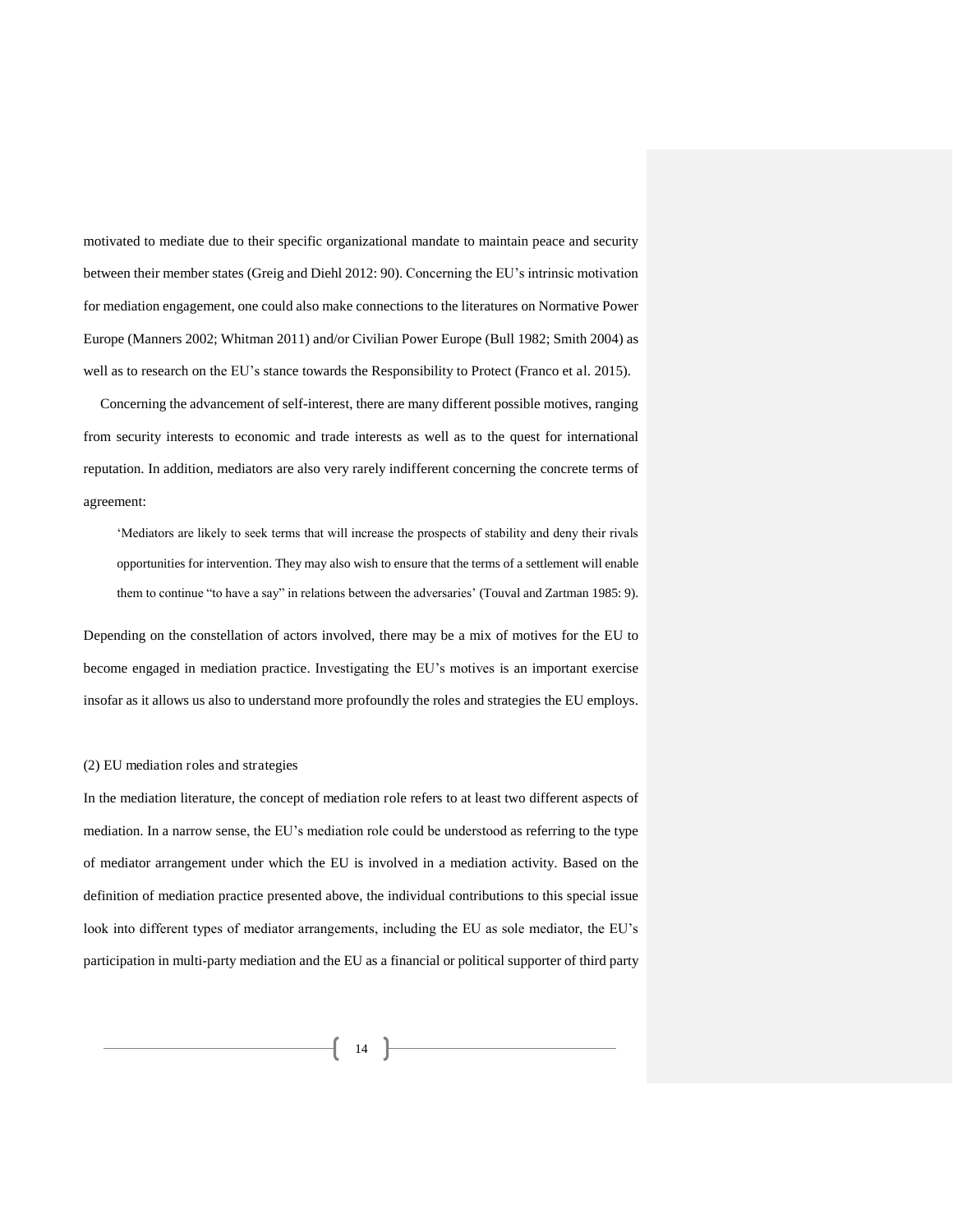activities. Further inquiry into the different EU mediation arrangements across cases allows us to better understand the variety and scope of EU mediation practice.

In a broader sense, mediation role refers to the strategy and tactics a mediator adopts in his/her efforts to broker an agreement between conflict parties. While the range of possible tactical moves by the mediator may be enormous - Capelos and Smilovitz (2008), for example, identify more than sixty possible mediator tactics - mediation scholars have made some attempts to systematize the various forms of mediation behavior through the development of ideal types.

A classical distinction in the mediation literature is between power mediation and pure mediation:

'The typical pure mediator tries to get the confidence of the parties, avoid the participants' loss of image, enhance the communication, and build social ties among the parties (...) On the other hand, the power mediator uses its economic, military, and political resources to pull or push the parties in their preferred direction, takes measures to secure its own interests in the country of the conflict, and exercises its leverage over the parties in order to make them comply' (Svensson 2007b: 229–30); ef. Kleiboer 2002; Rubin et al. 1994).

While there is a long-standing debate in mediation literature on the issue of what approach is most effective, Svensson (2007b) shows that power mediation and pure mediation are complementary rather than mutually exclusive.

Another prominent taxonomy of mediation strategy by Touval and Zartman (1985) distinguishes three mediator roles: (1) mediator as facilitator, serving primarily as a communication channel and information provider between the disputants; (2) mediator as formulator, playing a more active role in structuring the negotiation process and making proposals for possible compromise solutions; and (3) mediator as manipulator, going beyond formulation by also making use of coercive measures and/or positive incentives to move the parties towards agreement ("carrot-and-stick

 $\begin{bmatrix} 15 \end{bmatrix}$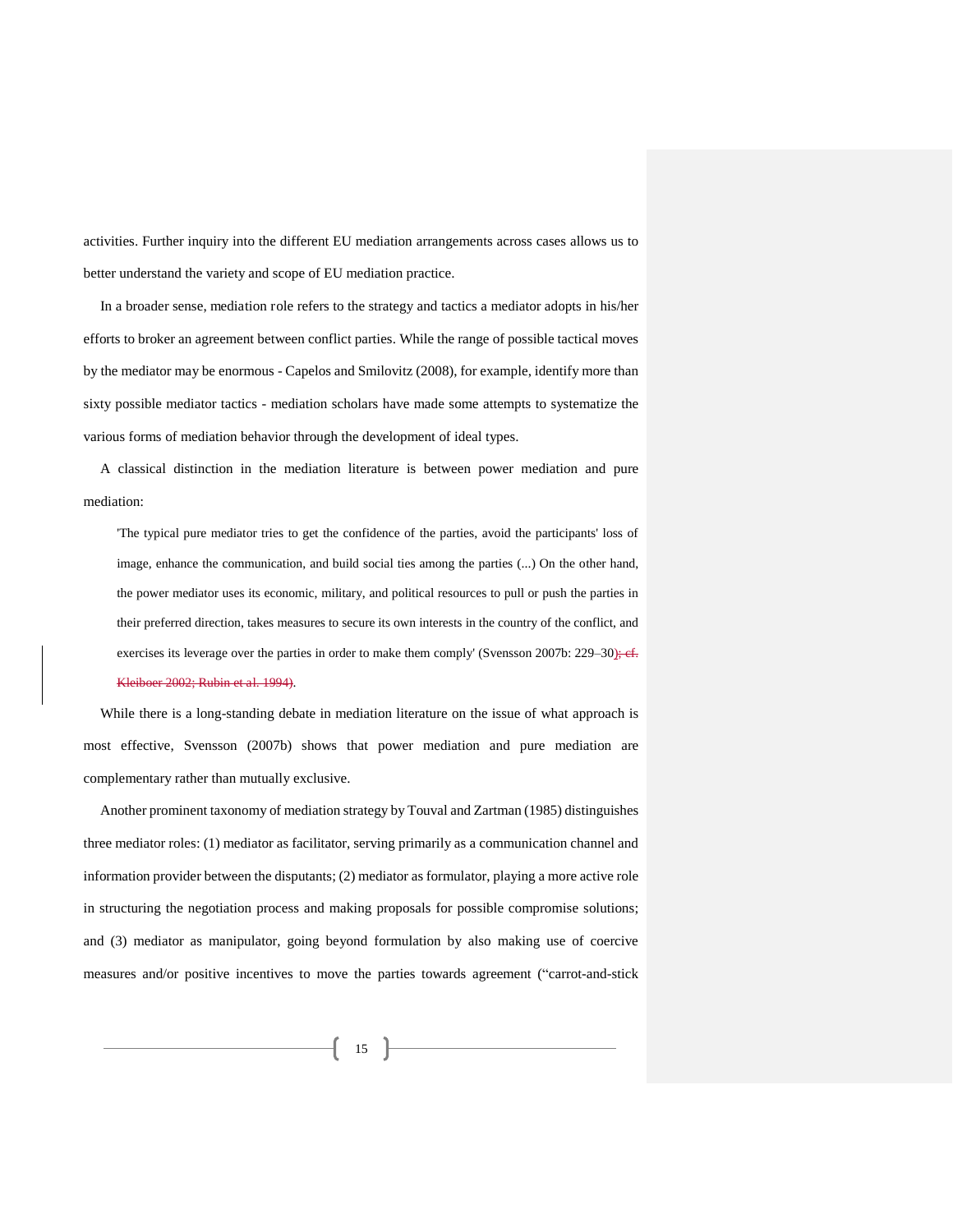approach") (cf. Bergmann and Niemann 2015: 962).<sup>3</sup> Similar to the classic distinction between pure mediation and power mediation, the conceptualization by Touval and Zartman (1985) is based on the degree of control the mediator exerts on the negotiation process, but conceptualizes mediation strategy more as a continuum of degree rather than a dichotomous variable.

While the debate on the effectiveness of different mediator roles has not been resolved yet (cf. Wallensteen and Svensson 2014; Bergmann 2014), recent studies suggest that heavy power mediation may be best suited to produce agreements between conflict parties, but may have a negative effect on the long-term durability of agreements as manipulators risk to broker "artificial agreements" that break down as soon as the third party's commitment to the implementation of the brokered deal ceases (Beardsley et al. 2006; Beardsley 2011).

Finally, an investigation of the EU's mediation roles may also draw on insights from role theory. Within European integration studies, role theory is well-established in the literature on the EU's external policy roles and how the EU's role conceptions and the expectations of external actors shape EU external action (cf. Elgström and Smith 2006). Role theory may thus extend our understanding of how external perceptions of the EU may affect its approach and strategies as a mediator (see Elgström et al, this volume).

**Commented [A6]:** Response tot he reviewer's comment on role theory.

#### (3) EU mediation effectiveness

j

Conceptualizing and assessing effectiveness of policies and actions is a hotly debated issue, both in the literatures on EU foreign policy and international mediation. In EU foreign policy studies, EU effectiveness in international politics is a key theme of many recent publications (da Conceição-Heldt and Meunier 2014; Jørgensen et al. 2011; Niemann and Bretherton 2013; van Schaik 2013).

<sup>&</sup>lt;sup>3</sup> Similar classifications have been proposed by Bercovitch and Houston (1993, 1996, 2000), Beardsley (2011) and Beardsley et al. (2006)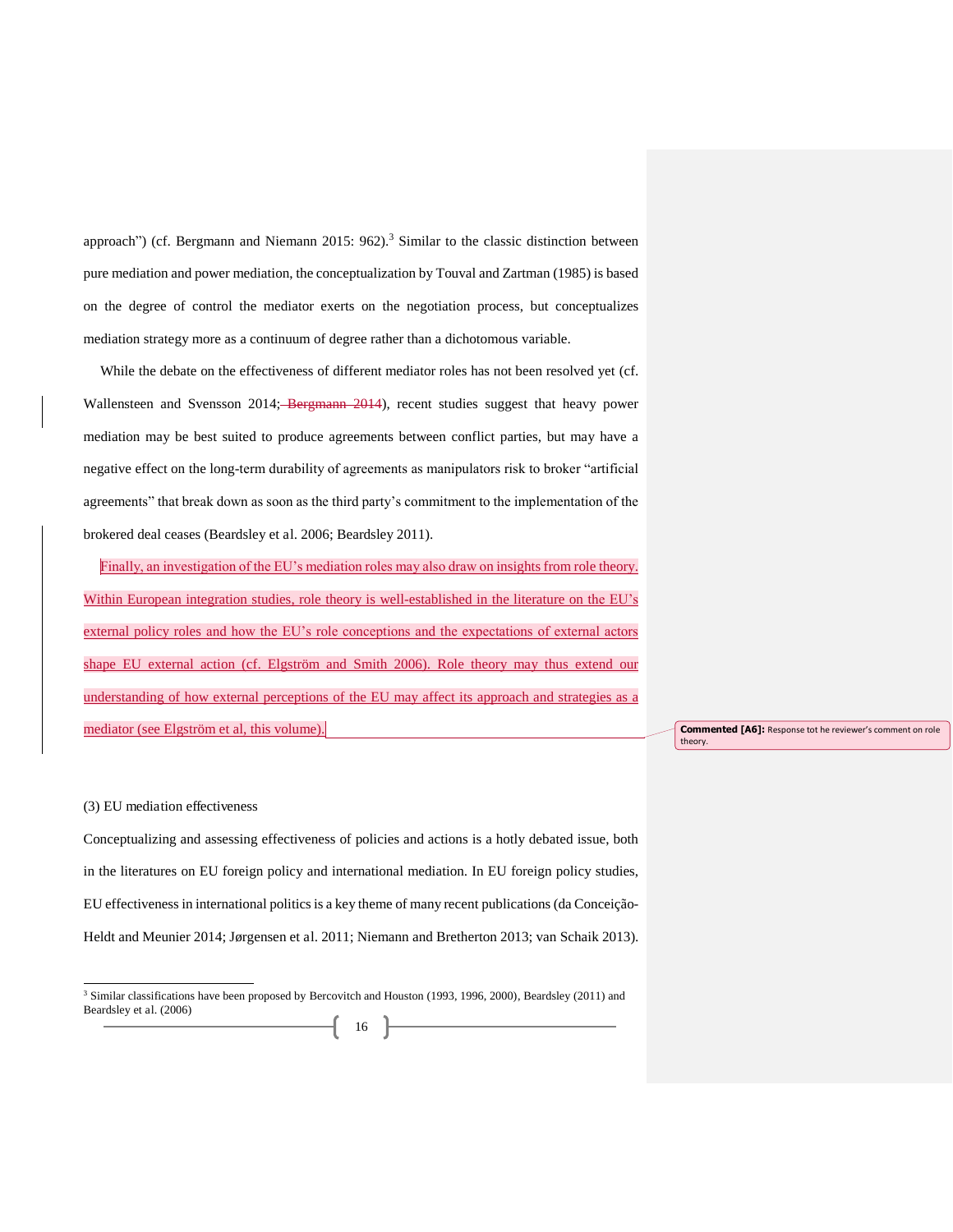Although this is not undisputed, goal-attainment in terms of the EU's ability to achieve its goals concerning a particular policy or measure seems to have become the main reference point for evaluating EU effectiveness.

In mediation research, many quantitative studies have applied the standard of conflict settlement to evaluate mediation effectiveness. Conflict settlement is hereby understood as the observable immediate outcome of a mediation effort, often assessed in terms of five possible outcomes: full settlement, partial settlement, cease-fire agreement, process agreement, and no agreement (Bercovitch 2005: 293–94). Others have suggested to go beyond this conceptualisation and to consider also long-term stability as an indicator of mediation success (Beardsley et al. 2006; Beardsley 2011; Svensson 2009).

In a first attempt to bridge the two literatures, Bergmann and Niemann (2015) proposed a twodimensional conceptualization of EU mediator effectiveness, differentiating between an EUspecific perspective and a conflict-specific perspective. The EU-specific perspective evaluates whether the EU has been able to attain its goals concerning a particular mediation effort. The conflict-specific perspective asks whether the EU-led mediation effort contributed to conflict settlement. The conflict-specific perspective may also investigate the wider effects of EU mediation on (local) conflict dynamics, i.e. how EU mediation engagement and outcomes are perceived and interpreted by the conflict parties (Autesserre 2017). Overall, we have outlined some of the key issues concerning EU mediation practice that could serve as potential research avenues for further investigation into this topic. In the following, we give an overview of the contributions to this special and how the individual papers addresses these issues identified above.

**Commented [A7]:** Response to a comment made by the reviewer on the importance of taking local effects of EU mediation into account.

#### **Overview of contributions to this special issue**

17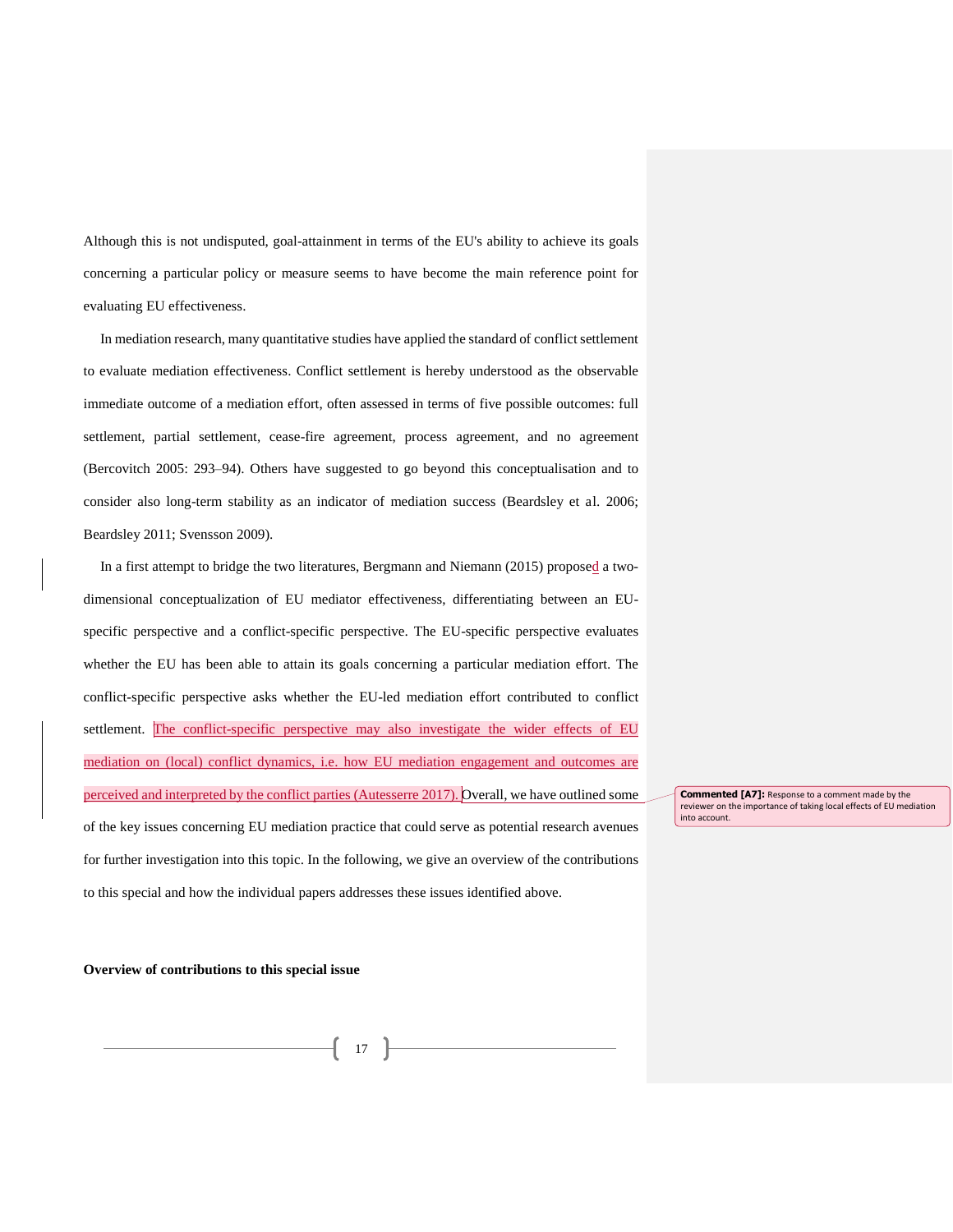The scholarly literature has thus far failed to capture our intent. Here, each contribution is intended to provide a holistic picture of the EU's mediation roles, its internal capabilities and the consequences of its external practices. To mirror the EU's broad conceptualization of mediation, the contributions both cover EU interventions in violent conflict (e.g.Egypt, Democratic Republic of Congo (DRC), Ukraine) as well as in post-conflict stabilization phases (e.g Kosovo, Bosnia-Herzegovina). Moreover, they reflect the different international configurations in which the EU mediates, covering cases of EU sole mediation (e.g. Kosovo, Egypt), EU involvement in multiparty efforts (e.g. DRC, Ukraine, Bosnia-Herzegovina) and cases where the EU is rather perceived as an observer than a (lead) mediator (Israel-Palestine).

Serving as a bridge between the cannon of mediation studies and the EU's mediation practices as situated within its foreign and security policies, Davis uses the case of EU mediation efforts in the Democratic Republic of Congo (DRC). In this context, the DRC serves as an important context for understanding some of the logics governing the EU's initial venture into the field of mediation, even before the practice is formalised.

Moving to another African country, Pinfari locates the EU's mediation practice within its broader conflict management and foreign policies. EU mediation in Egypt presents an exposition of a rather flawed actor that is often conflicted, sacrificing its potential as a mediator for its role as a global security actor. It is thus evident that the chaotic nature of the EU internally, invariably impacts on its external practices then.

It is the consideration of how the internal institutional configuration impacts on the external capabilities that motivates Haastrup's contribution. A unique perspective, this article is, concerned with how mediation capabilities sit within the EU's broader CSDP architecture and the opportunities and constraints of the arrangement. Specifically, it questions the extent to which the **Commented [A8]:** Response to a comment on case selection made by the reviewer.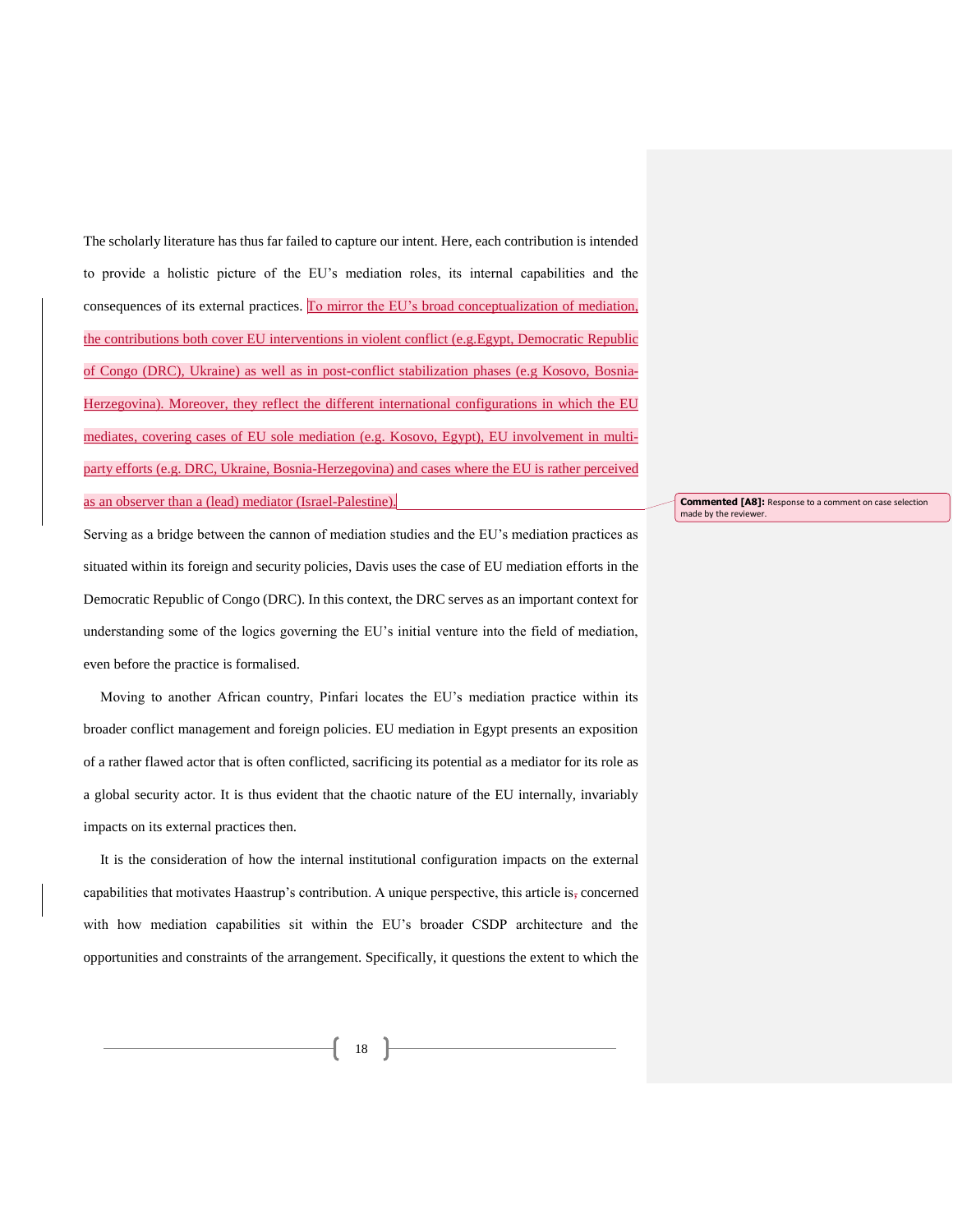EU in its role as International mediator has institutionalised it broader commitments to gender inclusive practices.

Bergmann takes up the theme of where EU's mediation roles sit within other contexts through the investigation of EU and UN mediation efforts in Kosovo. This article explores the different strategies employed by the two organisations and their implications for effectiveness within a particularly challenging environment. Through another case example, this time of Bosnia and Herzegovina, Richter similarly explores the extent of the EU's effectiveness as an international mediator. Unlike in Bergmann's case example, however, the EU's strategy of manipulation that achieved limited success in Kosovo was counter-productive to the Bosnia and Herzegovina case.

The mixed results of EU engagements are a consistent theme in several of the articles of this Special Issue, and Natorski's elucidation of EU mediation in Ukraine especially underscores this. Through longitudinal lenses, Natorski engages EU mediation practices in Ukraine across three events: the Orange Revolution, the Euromaidan crisis and the war in Eastern Ukraine. By analysing EU mediation efforts in three events but within the same country Natorski convincingly shows how perceptions of other external actors impact on the EU's choices in its role as international mediator. The theme of external perceptions is picked up in the contribution of Elgströom et al. In a comparative analysis of EU roles in Ukraine and the Israeli/Palestinian conflict, their article investigates how others perceive the roles, strategies and effectiveness of the EU as International mediator. Using role theory, the EU, they argue is perceived to be a biased observer. Due to its existing foreign policies with parties within the conflict, the extent of the EU's effectiveness to positively impact conflict is questioned.

The conclusion to this special issue further elaborates the linkages between the different papers and also analyses the findings of the special issues with regard to the three research questions specified above and the EU's distinctiveness as an international mediator. In addition, potential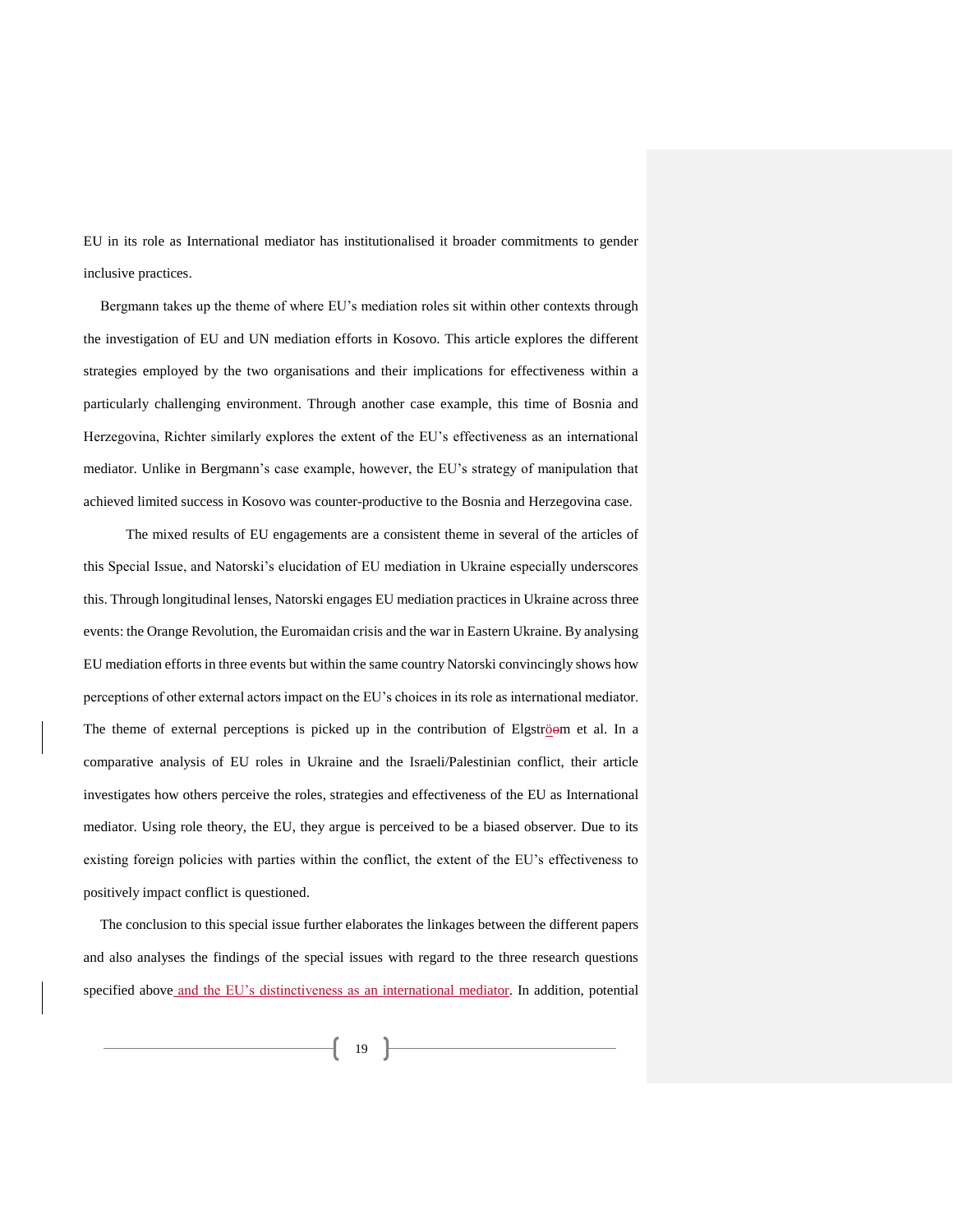avenues for future research are outlined and some policy recommendation given. These provide some food for thought to policy-makers on how the EU's mediation capacities could be further strengthened and what role mediation could/should play in the EU's future toolbox for conflict prevention and crisis response.

#### **References**

| Autessere, S. (2017) international Peacebullding and Local Success: Assumptions and Effectiveness,          |
|-------------------------------------------------------------------------------------------------------------|
| International Studies Review, online first, 2017.                                                           |
| Beardsley, K. (2011) The mediation dilemma, Ithaca: Cornell University Press.                               |
| Beardsley, K.C., Quinn, D.M., Biswas, B. and Wilkenfeld, J. (2006) 'Mediation Style and Crisis              |
| Outcomes', Journal of Conflict Resolution 50(1): 58–86.                                                     |
| Bercovitch, J. (2005) 'Mediation Success or Failure: A Search for the Elusive Criteria', Cardozo Journal    |
| of Conflict Resolution 7: 289–302.                                                                          |
| Bercovitch, J. (2009) 'Mediation and Conflict Resolution', in J. Bercovitch, V. Kremenyuk and I.W.          |
| Zartman (eds), SAGE Handbook of Conflict Resolution, London: SAGE, pp. 340–56.                              |
| Bercovitch, J., Anagnoson, J.T. and Wille, D.L. (1991) 'Some Conceptual Issues and Empirical Trends in      |
| the Study of Successful Mediation in International Relations', Journal of Peace Research $28(1)$ : $7-17$ . |
| Bercovitch, J. and Fretter, J. (2007) 'Studying International Mediation: Developing Data Sets on            |

Autessere, S. (2017) International Peacebuilding and Local Success: Assumptions and Effectiveness,

Mediation, Looking for Patterns, and Searching for Answers', International Negotiation 12(2): 145– 73.

 $\begin{pmatrix} 20 \end{pmatrix}$ 

**Formatted:** Font: Italic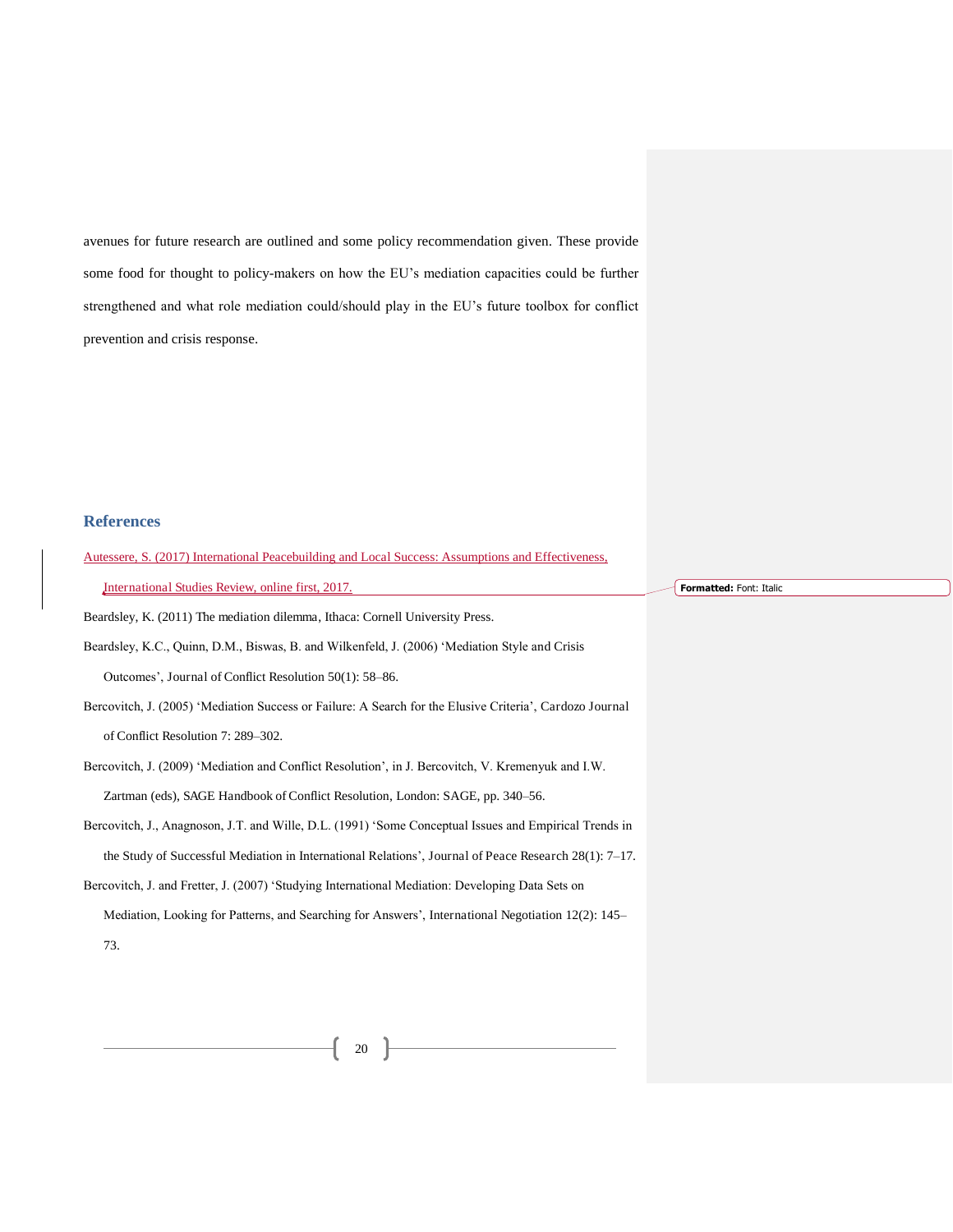- Bercovitch, J. and Houston, A. (1993) 'Influence of Mediator Characteristics and Behavior on the Success of Mediation in International Relations', The International Journal of Conflict Management 4(4): 297–321.
- Bercovitch, J. and Houston, A. (1996) 'The Study of International Mediation: Theoretical Issues and Empirical Evidence', in J. Bercovitch (ed.), Resolving International Conflicts: The Theory and Practice of Mediation, Boulder, Co: L. Rienner, pp. 11–38.
- Bercovitch, J. and Houston, A. (2000) 'Why Do They Do It Like This? An Analysis of the Factors Influencing Mediation Behavior in International Conflicts', Journal of Conflict Resolution 44(2): 170– 202.
- Bergmann, J. (2014) 'Reputation, Glaubwürdigkeit und interventionistischer Verhandlungsstil-Eigenschaften erfolgreicher Friedensstifter?', Zeitschrift für Friedens- und Konfliktforschung 3(2): 233–63.
- Bergmann, J. (2017) Bargaining for Peace, Striving for Stability. A Study on the European Union's Effectiveness as International Mediator. PhD Thesis, Johannes Gutenberg University Mainz, April 2017.
- Bieber, F. lorian (2015) "The Serbia-Kosovo Agreements: An EU Success Story?", Review of Central and East European Law 40(3-4): 285–319.
- Blockmans, S. (2014) Peacemaking: can the EU meet expectations?, NUPI Working Paper 840, Norwegian Institute of International Affairs (NUPI), 2014.
- Brandenburg, N.C. (2017) EU Mediation as an Assemblage of Practices: Introducing a New Approach to the Study of EU Conflict Resolution, in: Journal of Common Market Studies, online first, March 2017.
- Bull, H. (1982) 'Civilian Power Europe: A Contradiction in Terms?', JCMS: Journal of Common Market Studies 21(2): 149–70.
- Capelos, T. and Smilovitz, J. (2008) 'As a Matter of Feeling: Emotions and the Choice of Mediator Tactics in International Mediation', The Hague Journal of Diplomacy 3(1): 63–85.

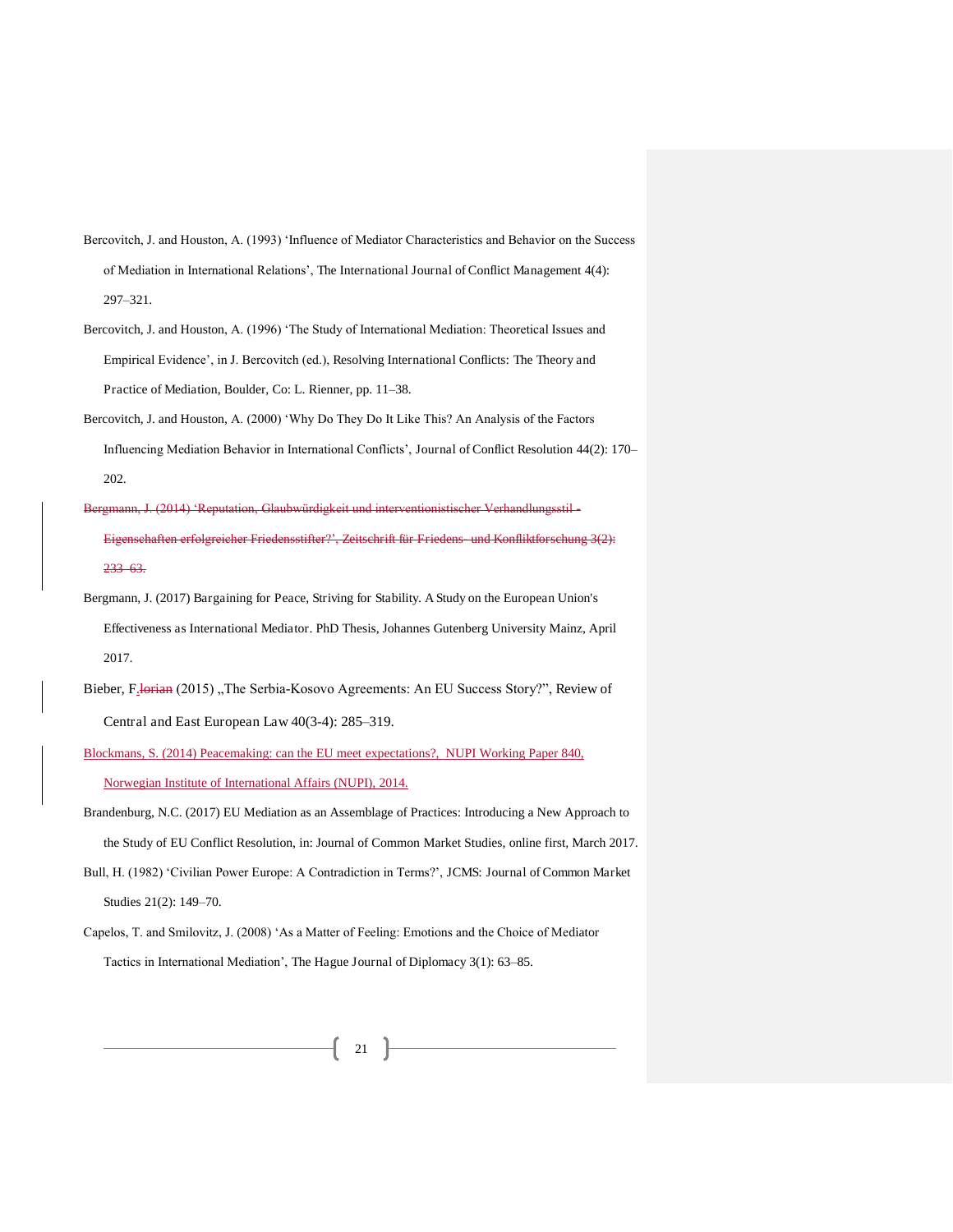- Council of the European Union (2009) 'Concept on Strengthening EU Mediation and Dialogue Capacities', 10 November, Brussels: Council of the European Union, available at http://eeas.europa.eu/cfsp/conflict\_prevention/docs/concept\_strengthening\_eu\_med\_en.pdf (accessed 24 June 2014).
- da Conceição-Heldt, E. and Meunier, S. (2014) 'Speaking with a single voice: the EU as an effective actor in global governance?', Special Issue, Journal of European Public Policy 21(7): 961–1083.
- Davis, L. (2014) EU foreign policy, transitional justice and mediation: Principle, policy and practice, Abingdon: Routledge.
- Eckstein, A.M. (1988) 'Rome, the War with Perseus, and Third Party Mediation', Historia: Zeitschrift für Alte Geschichte 37(4): 414–44.
- Eckstein, A.M. (2002) 'Greek Mediation in the First Macedonian War, 209-205 B.C.', Historia: Zeitschrift für Alte Geschichte 51(3): 268–97.
- Elgström, O. and Smith, M. (eds.) (2006) The European Union's Roles in International Politics. Concepts and Analysis, London: Routledge.
- Favretto, K. (2009) 'Should Peacemakers Take Sides? Major Power Mediation, Coercion, and Bias', American Political Science Review 103(02): 248–63.
- Folberg, J. and Taylor, A. (1984) Mediation: A comprehensive guide to resolving conflicts without litigation, San Francisco: Jossey-Bass.
- Forsberg, T. and Seppo, A. (2010) 'The Russo-Georgian War and EU mediation', in R.E. Kanet (ed.), Russian foreign policy in the 21st century, Houndmills, Basingstoke, Hampshire, New York: Palgrave Macmillan, pp. 121–37.
- Franco, C. de, Meyer, C.O. and Smith, K.E. (2015) ''Living by Example?' The European Union and the Implementation of the Responsibility to Protect (R2P)', JCMS: Journal of Common Market Studies 53(5): 994–1009.
- Friis, K. (2007) 'The Referendum in Montenegro: The EU's 'Postmodern Diplomacy'', European Foreign Affairs Review 12(1): 67–88.

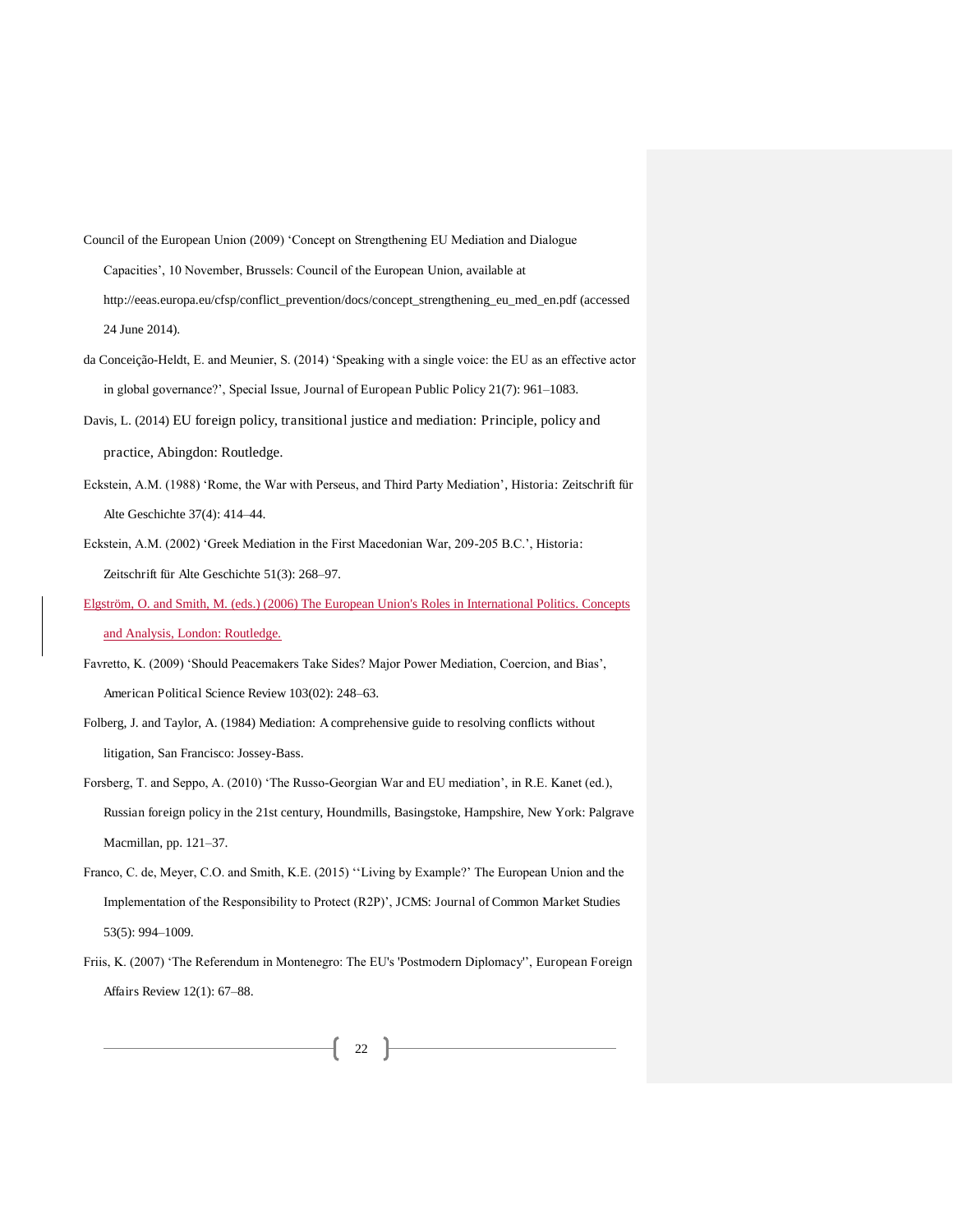| Girke, N.C. (2015) 'A matter of balance: the European Union as a mediator in Yemen', European Security  |                                            |
|---------------------------------------------------------------------------------------------------------|--------------------------------------------|
| $24(4): 509 - 24.$                                                                                      |                                            |
| Greig, J.M. and Diehl, P.F. (2012) International mediation, Cambridge Polity Press.                     |                                            |
| Grono, M.F. (2010) 'Georgia's Conflicts: What Role for the EU as Mediator?', March 2010, Brussels: IfP  |                                            |
| Mediation Cluster.                                                                                      |                                            |
| Gross, E. and Juncos, A. (eds) (2011) EU conflict prevention and crisis management: Roles, institutions | Formatted: Font: (Default) Times New Roman |
| and policies, London: Routledge                                                                         |                                            |
| Gündüz, C. and Herbolzheimer, K. (2010) 'Standing United for Peace: The EU in Coordinated Third-        |                                            |
| party Support to Peace Processes', December 2010, Brussels: Initiative for Peacebuilding, available at  |                                            |
| http://www.c-r.org/sites/c-r.org/files/StandingUnitedForPeace_IFP_201012_ENG.pdf.                       |                                            |
| Haastrup, T., Cochrane, F., Dumasy, T., Large, J. and Whitman, R.G. (2014) 'Workshop Report: Mapping    |                                            |
| Perspectives on the EU as Mediator', 2014, Canterbury, UK: Global Europe Centre (GEC) & Conflict        |                                            |
| Analysis Research Centre, available at                                                                  |                                            |
| https://kar.kent.ac.uk/50226/1/Mediation%20Event%20Report.D3.pdf (accessed 9 November 2015).            |                                            |
| Hellman, J. (2012) The Occurrence of Mediation: A Critical Evaluation of the Current Debate',           |                                            |
| International Studies Review 14(4): 591–603.                                                            |                                            |
| Herrberg, A. (2012) 'International Peace Mediation: a new crossroads for the European Union',           |                                            |
| Communicate, Coordinate and Cooperate: Cohering Crisis Management in the post-Lisbon Era 4,             |                                            |
| June 2012, Brussels: Philip Worré.                                                                      |                                            |
| Johansson, E. et al. (2010) 'A New Start for EU Peacemaking? Past Record and Future Potential', UCDP    |                                            |
| Paper 7, 2010, Uppsala: Uppsala Conflict Data Program.                                                  |                                            |
| Jørgensen, K.E., Oberthür, S. and Shahin, J. (2011) 'The Performance of the EU in International         |                                            |
| Institutions', Special Issue, Journal of European Integration 33(6): 599-757.                           |                                            |
| Kleiboer, M. (2002) 'Great Power Mediation: Using Leverage to Make Peace?', in J. Bercovitch (ed.),     |                                            |
| Studies in international mediation: Essays in honour of Jeffrey Z. Rubin, Houndmills, Basingstoke,      |                                            |
| Hampshire, , New York: Palgrave Macmillan, pp. 127-40.                                                  |                                            |
|                                                                                                         |                                            |
| 23                                                                                                      |                                            |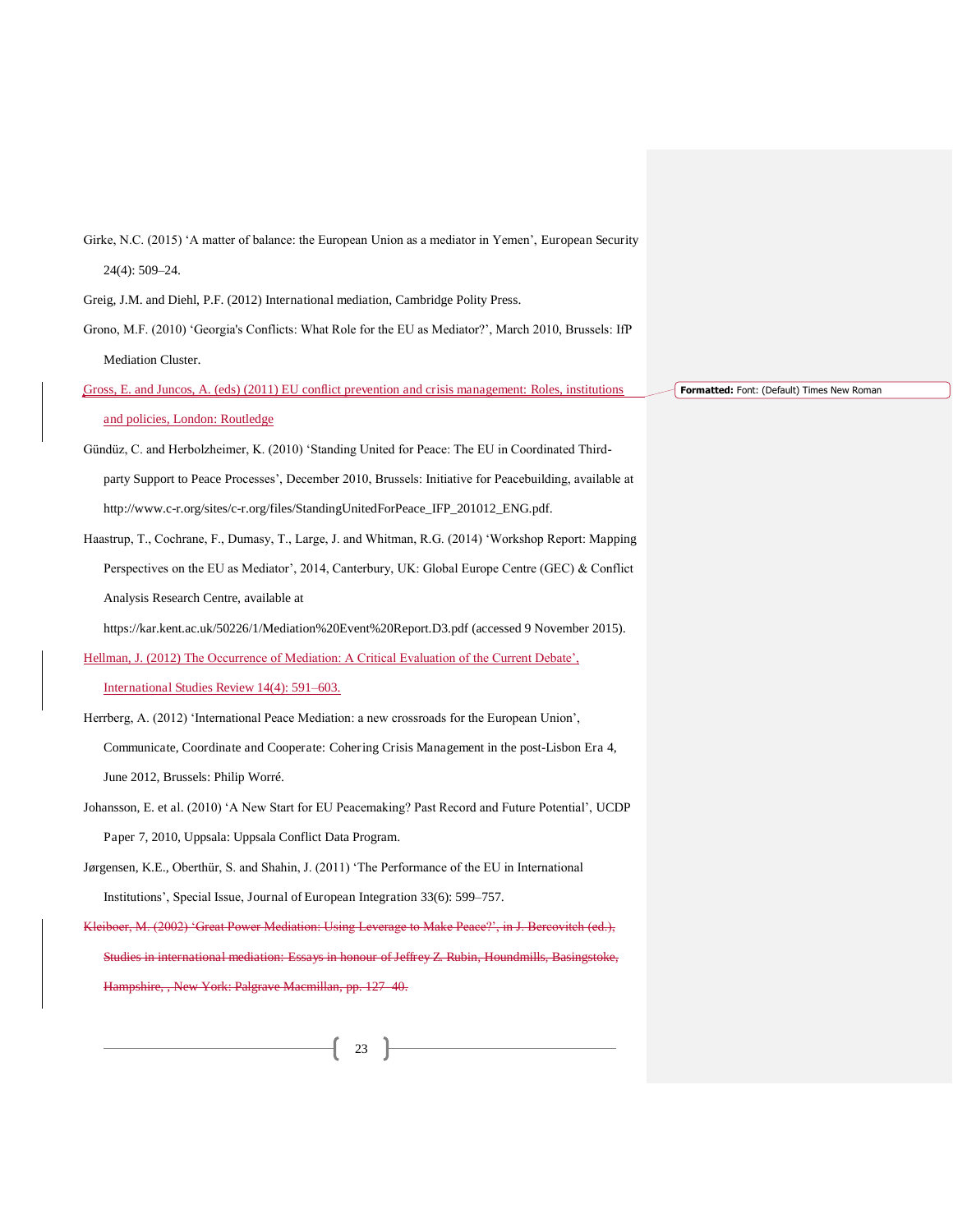- Manners, I. (2002) 'Normative Power Europe: A Contradiction in Terms?', JCMS: Journal of Common Market Studies 40(2): 235–58.
- Niemann, A. and Bretherton, C. (2013) 'EU external policy at the crossroads: The challenge of actorness and effectiveness', Special Issue, International Relations 27(3): 260–400.
- Niemann, A. and Mak, J. (2010) '(How) do norms guide Presidency behaviour in EU negotiations?', Journal of European Public Policy 17(5): 727–42, doi:10.1080/13501761003748732.
- Rubin, J.Z., Pruitt, D.G. and Kim, S.H. (1994) Social conflict: Escalation, stalemate, and settlement, New York: McGraw-Hill.
- Sherriff, A., Hauck V. and Rocca, C. (2013) 'Glass half full: Study on EU lessons learnt in mediation and dialogue. (Study submitted to the European External Action Service by ECDPM through the AETS Consortium - Cardno).', 2013, Maastricht: European Centre for Development Policy Management.
- Smith, K.E. (2004) 'Still 'civilian power EU'? Paper presented at the CIDEL Workshop,', 22 October, Oslo.
- Svensson, I. (2007a) 'Bargaining, Bias and Peace Brokers: How Rebels Commit to Peace', Journal of Peace Research 44(2): 177–94.
- Svensson, I. (2007b) 'Mediation with Muscles or Minds? Exploring Power Mediators and Pure Mediators in Civil Wars', International Negotiation 12(2): 229–48.
- Svensson, I. (2009) 'Who Brings Which Peace? Neutral versus Biased Mediation and Institutional Peace Arrangements in Civil Wars', Journal of Conflict Resolution 53(3): 446–69.
- Svensson, I. (2015) International mediation bias and peacemaking: Taking sides in civil wars.
- Themner, L. and Wallensteen, P. (2013) 'Armed Conflicts, 1946-2012', Journal of Peace Research 50(4): 509–21.
- Tocci, N. (2007) The EU and Conflict Resolution: Promoting Peace in the Backyard, London: Routledge.
- Touval, S. (2003) 'Mediation and Foreign Policy', International Studies Review 5(4): 91–95.
- Touval, S. and Zartman, I.W. (1985) 'Introduction: Mediation in theory', in S. Touval and I.W. Zartman (eds), International Mediation in Theory and Practice, Boulder: Westview Press, pp. 7–17.